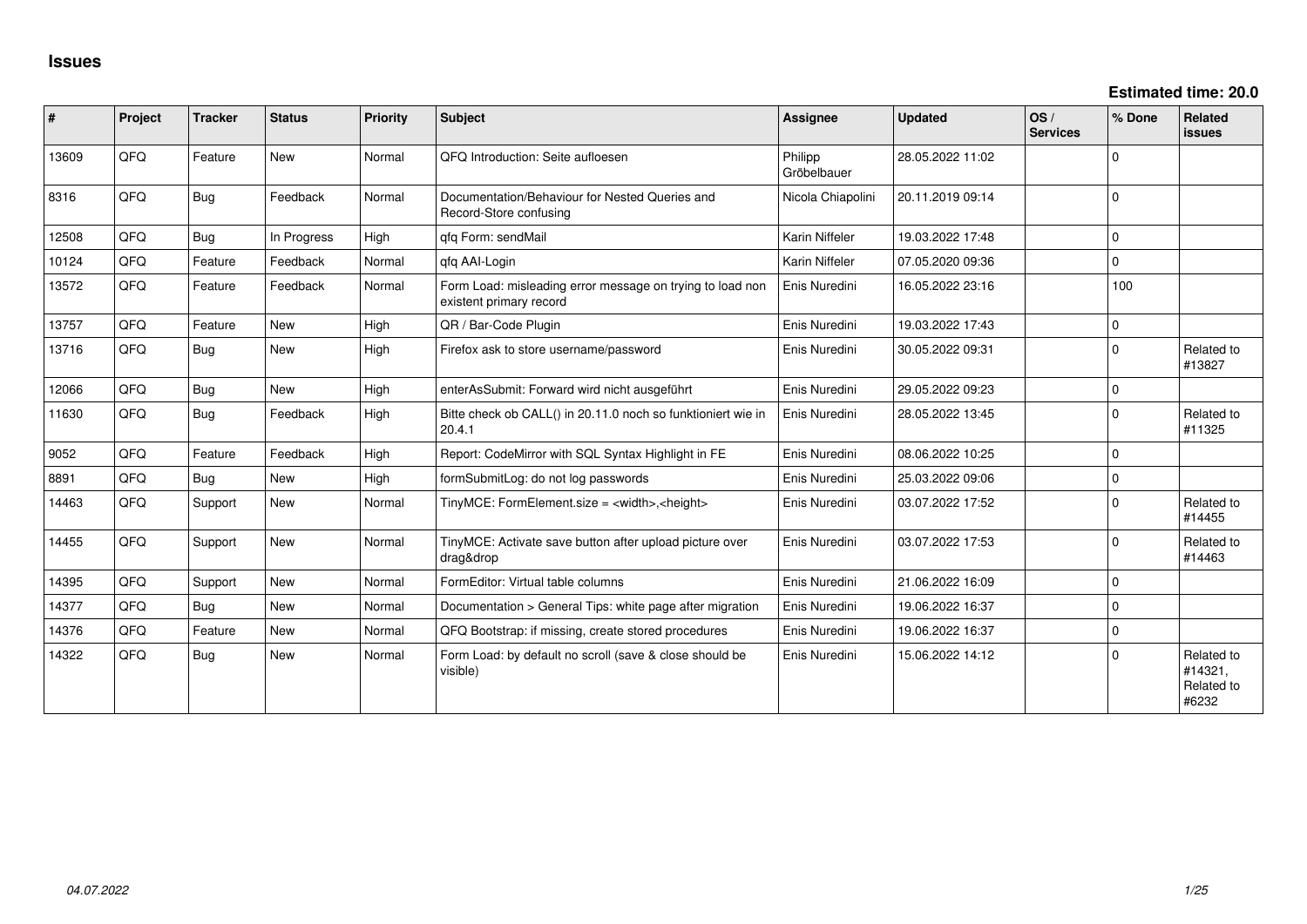| $\vert$ # | Project | <b>Tracker</b> | <b>Status</b>     | <b>Priority</b> | <b>Subject</b>                                                                        | <b>Assignee</b> | Updated          | OS/<br><b>Services</b> | % Done      | Related<br><b>issues</b>                                                                                                                                              |
|-----------|---------|----------------|-------------------|-----------------|---------------------------------------------------------------------------------------|-----------------|------------------|------------------------|-------------|-----------------------------------------------------------------------------------------------------------------------------------------------------------------------|
| 14320     | QFQ     | Feature        | In Progress       | Normal          | Allow specific HTML Tags and Attributes: general, TinyMCE                             | Enis Nuredini   | 04.07.2022 14:09 |                        | $\Omega$    | Related to<br>#12664,<br>Related to<br>#12039,<br>Related to<br>#11702,<br>Related to<br>#7239,<br>Related to<br>#3708,<br>Related to<br>#3646,<br>Related to<br>#880 |
| 14227     | QFQ     | Feature        | New               | Normal          | Selenium Konkurrenz: cypress.io                                                       | Enis Nuredini   | 28.05.2022 11:02 |                        | $\mathbf 0$ |                                                                                                                                                                       |
| 14028     | QFQ     | Feature        | New               | Normal          | Required notification: visual nicer                                                   | Enis Nuredini   | 28.05.2022 11:01 |                        | $\mathbf 0$ |                                                                                                                                                                       |
| 13945     | QFQ     | Feature        | New               | Normal          | As _link: content before/after link                                                   | Enis Nuredini   | 28.05.2022 11:01 |                        | $\mathbf 0$ | Related to<br>#12262                                                                                                                                                  |
| 13943     | QFQ     | <b>Bug</b>     | Priorize          | Normal          | unable to find formgroup                                                              | Enis Nuredini   | 28.05.2022 11:03 |                        | $\mathbf 0$ |                                                                                                                                                                       |
| 13900     | QFQ     | Feature        | Priorize          | Normal          | Selenium: Check das Cookie/PDF funktioniert                                           | Enis Nuredini   | 25.03.2022 12:45 |                        | $\mathbf 0$ |                                                                                                                                                                       |
| 13899     | QFQ     | Bug            | ToDo              | Normal          | Selenium: zum laufen bringen                                                          | Enis Nuredini   | 25.03.2022 10:24 |                        | $\mathbf 0$ |                                                                                                                                                                       |
| 13767     | QFQ     | <b>Bug</b>     | Feedback          | Normal          | date/time-picker: required shows up/down button orange                                | Enis Nuredini   | 16.05.2022 23:16 |                        | $\mathbf 0$ |                                                                                                                                                                       |
| 13608     | QFQ     | Feature        | Some day<br>maybe | Normal          | Automatic Browser Language Redirect                                                   | Enis Nuredini   | 17.06.2022 08:35 |                        | $\mathbf 0$ |                                                                                                                                                                       |
| 12989     | QFQ     | <b>Bug</b>     | New               | Normal          | empty string does not trigger dynamic update                                          | Enis Nuredini   | 28.05.2022 11:09 |                        | $\mathbf 0$ |                                                                                                                                                                       |
| 12262     | QFQ     | Feature        | ToDo              | Normal          | Form buttons on top: more customable                                                  | Enis Nuredini   | 17.06.2022 10:44 |                        | $\mathbf 0$ | Related to<br>#13945, Has<br>duplicate<br>#4046, Has<br>duplicate<br>#10080                                                                                           |
| 11892     | QFQ     | Feature        | New               | Normal          | tablesorter: columns with links are hard to order - new<br>qualifier 'Y: <ord>'</ord> | Enis Nuredini   | 23.03.2022 09:22 |                        | $\mathbf 0$ |                                                                                                                                                                       |
| 10782     | QFQ     | Feature        | Feedback          | Normal          | Tiny MCE: Image Upload                                                                | Enis Nuredini   | 16.05.2022 23:16 |                        | $\mathbf 0$ | Related to<br>#12452                                                                                                                                                  |
| 10569     | QFQ     | Feature        | Priorize          | Normal          | link _blank more safe                                                                 | Enis Nuredini   | 25.03.2022 12:44 |                        | $\mathbf 0$ |                                                                                                                                                                       |
| 10463     | QFQ     | Feature        | New               | Normal          | Report_link: expliztes setzen von HTML Tags (Bedarf fuer<br>'data-selenium' & 'id')   | Enis Nuredini   | 23.03.2022 09:23 |                        | $\mathbf 0$ | Related to<br>#7648                                                                                                                                                   |
| 3864      | QFQ     | Feature        | New               | Normal          | Encrypt / decrypt field                                                               | Enis Nuredini   | 30.06.2022 16:29 |                        | $\mathbf 0$ |                                                                                                                                                                       |
| 3613      | QFQ     | <b>Bug</b>     | Some day<br>maybe | Normal          | note /note unchecked -> note div (col-md) wird weiterhin<br>gerendert                 | Elias Villiger  | 01.02.2020 23:19 |                        | 100         |                                                                                                                                                                       |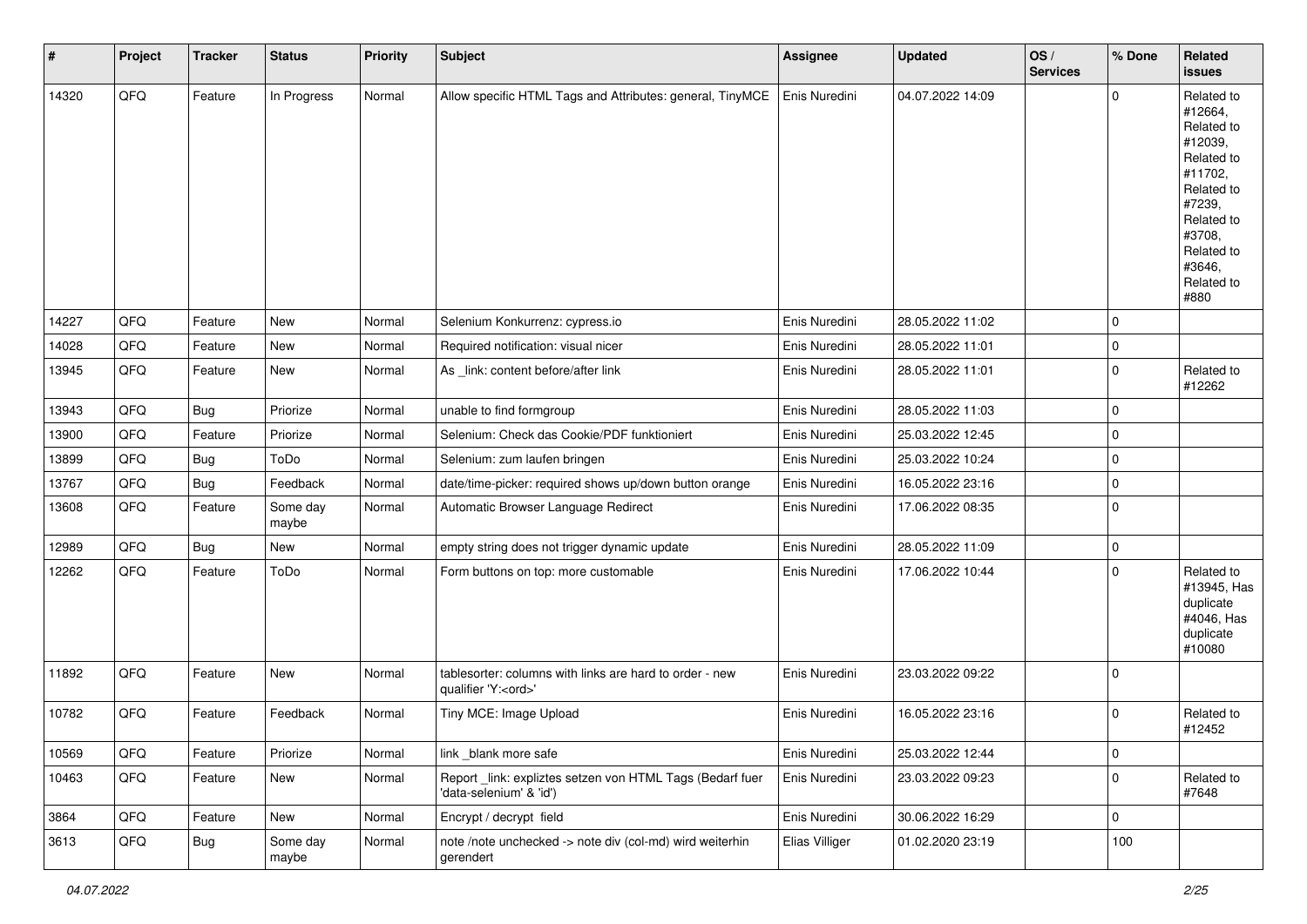| $\vert$ # | Project | <b>Tracker</b> | <b>Status</b>     | <b>Priority</b> | <b>Subject</b>                                                                | <b>Assignee</b> | <b>Updated</b>   | OS/<br><b>Services</b> | % Done      | Related<br>issues                                                      |
|-----------|---------|----------------|-------------------|-----------------|-------------------------------------------------------------------------------|-----------------|------------------|------------------------|-------------|------------------------------------------------------------------------|
| 11347     | QFQ     | <b>Bug</b>     | Feedback          | Normal          | If Bedingungen funktionieren nicht korrekt                                    | Christoph Fuchs | 21.03.2021 20:37 |                        | $\mathbf 0$ |                                                                        |
| 9789      | QFQ     | <b>Bug</b>     | In Progress       | High            | Record Lock: release to early on 'leave page'                                 | Carsten Rose    | 10.01.2022 09:25 |                        | 100         | Related to<br>#10081,<br>Related to<br>#9173,<br>Related to<br>#8702   |
| 12632     | QFQ     | Feature        | New               | Normal          | TinyMCE: Prepare CSS classes for images                                       | Carsten Rose    | 04.06.2021 14:35 |                        | 100         | Blocked by<br>#12186                                                   |
| 12584     | QFQ     | Feature        | Feedback          | Normal          | T3 v10 migration script: replace alias-patterns (v11)                         | Carsten Rose    | 28.05.2022 11:12 |                        | 100         |                                                                        |
| 10115     | QFQ     | Feature        | New               | Normal          | TypeAhead: static list                                                        | Carsten Rose    | 26.02.2020 16:42 |                        | 100         |                                                                        |
| 9275      | QFQ     | <b>Bug</b>     | New               | Normal          | autcron: t3 page, which takes to long to respond, is not<br>reported properly | Carsten Rose    | 01.02.2020 23:22 |                        | 100         |                                                                        |
| 3402      | QFQ     | Feature        | Some day<br>maybe | Normal          | Syntax Highlighting via CodeMirror                                            | Carsten Rose    | 11.12.2019 16:02 |                        | 100         | Related to<br>#3207                                                    |
| 13330     | QFQ     | Feature        | In Progress       | Normal          | Multi Form: Upload                                                            | Carsten Rose    | 07.11.2021 12:40 |                        | 50          | Related to<br>#9706                                                    |
| 12440     | QFQ     | Feature        | In Progress       | Normal          | Typo3 V10 upgrade (durchfuehren und testen)                                   | Carsten Rose    | 21.03.2022 09:53 |                        | 50          | Related to<br>#12357,<br>Related to<br>#12067,<br>Related to<br>#10661 |
| 9691      | QFQ     | <b>Bug</b>     | In Progress       | Normal          | Checkbox: dynamic update > readonly                                           | Carsten Rose    | 01.02.2020 23:22 |                        | 50          | Related to<br>#9834                                                    |
| 6609      | QFQ     | Feature        | <b>New</b>        | Normal          | Formlet: JSON API erweitern                                                   | Carsten Rose    | 01.02.2020 23:21 |                        | 50          |                                                                        |
| 9517      | QFQ     | Feature        | In Progress       | High            | Input multiple tags with typeahead                                            | Carsten Rose    | 03.05.2021 21:14 |                        | 40          | Related to<br>#10150                                                   |
| 10793     | QFQ     | Feature        | In Progress       | Normal          | <b>Update NPM Packages</b>                                                    | Carsten Rose    | 07.09.2021 13:25 |                        | 30          |                                                                        |
| 12545     | QFQ     | <b>Bug</b>     | New               | Urgent          | sql.log not created / updated                                                 | Carsten Rose    | 14.12.2021 16:02 |                        | $\mathbf 0$ |                                                                        |
| 12468     | QFQ     | <b>Bug</b>     | New               | Urgent          | Form: update Form.title after save                                            | Carsten Rose    | 03.05.2021 21:12 |                        | $\mathbf 0$ |                                                                        |
| 9534      | QFQ     | <b>Bug</b>     | Priorize          | Urgent          | FE.type=upload: 'Unknown Mode: ID"                                            | Carsten Rose    | 03.05.2021 21:14 |                        | $\mathbf 0$ | Related to<br>#9532                                                    |
| 9173      | QFQ     | <b>Bug</b>     | Priorize          | Urgent          | Stale Record Lock: Firefox                                                    | Carsten Rose    | 03.05.2021 21:14 |                        | $\pmb{0}$   | Related to<br>#9789                                                    |
| 14187     | QFQ     | Feature        | New               | High            | qfq.log: show current URL                                                     | Carsten Rose    | 28.05.2022 11:02 |                        | $\pmb{0}$   | Related to<br>#13933,<br>Related to<br>#12532,<br>Related to<br>#11893 |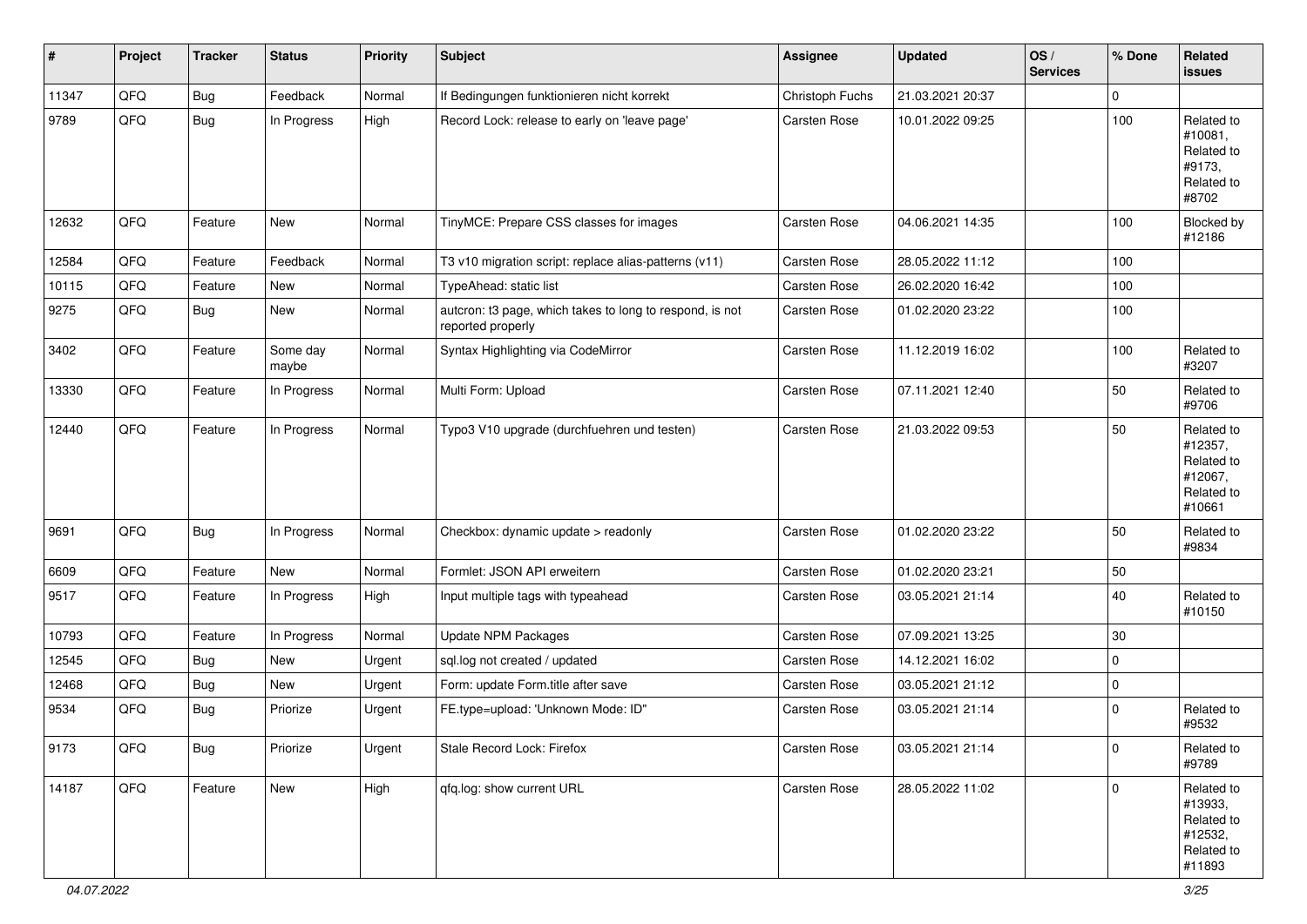| #     | Project | <b>Tracker</b> | <b>Status</b> | <b>Priority</b> | <b>Subject</b>                                                                                                                        | Assignee            | <b>Updated</b>   | OS/<br><b>Services</b> | % Done      | Related<br><b>issues</b>                      |
|-------|---------|----------------|---------------|-----------------|---------------------------------------------------------------------------------------------------------------------------------------|---------------------|------------------|------------------------|-------------|-----------------------------------------------|
| 12974 | QFQ     | <b>Bug</b>     | New           | High            | Sanitize Queries in Action-Elements                                                                                                   | <b>Carsten Rose</b> | 07.12.2021 17:19 |                        | $\mathbf 0$ |                                               |
| 12702 | QFQ     | <b>Bug</b>     | New           | High            | templateGroup: broken in multiDb Setup                                                                                                | Carsten Rose        | 14.12.2021 16:02 |                        | $\mathbf 0$ |                                               |
| 12670 | QFQ     | Bug            | New           | High            | Dropdown-Menu classes können nicht mehr angegeben<br>werden                                                                           | Carsten Rose        | 07.12.2021 17:19 |                        | $\mathbf 0$ |                                               |
| 12544 | QFQ     | Feature        | New           | High            | a) ' AS _link' new also as ' AS _format', b) sortierung via<br>'display: none;', c) '_format' benoeitgt nicht zwingend<br>u/U/p/m/z/d | Carsten Rose        | 14.12.2021 16:03 |                        | $\mathbf 0$ |                                               |
| 12532 | QFQ     | Feature        | New           | High            | SIP-Parameter bei Seitenaufruf in Browser-Console<br>anzeigen                                                                         | <b>Carsten Rose</b> | 07.12.2021 17:19 |                        | $\Omega$    | Related to<br>#11893,<br>Related to<br>#14187 |
| 12513 | QFQ     | <b>Bug</b>     | New           | High            | Implement server side check of maxlength                                                                                              | <b>Carsten Rose</b> | 07.12.2021 17:19 |                        | $\mathbf 0$ |                                               |
| 12463 | QFQ     | Bug            | ToDo          | High            | QFQ Function: 'function' and 'sql' on same level - output of<br>sql is shown two times.                                               | <b>Carsten Rose</b> | 15.12.2021 16:31 |                        | $\Omega$    |                                               |
| 12395 | QFQ     | Bug            | ToDo          | High            | QFQ Function: Result two times shown                                                                                                  | Carsten Rose        | 18.02.2022 08:59 |                        | $\mathbf 0$ |                                               |
| 12186 | QFQ     | Feature        | New           | High            | TinyMCE Config für Objekte                                                                                                            | Carsten Rose        | 07.12.2021 17:19 |                        | $\mathbf 0$ | <b>Blocks</b><br>#12632                       |
| 11893 | QFQ     | Feature        | New           | High            | Broken SIP: a) only report one time, b) only report in main<br>column                                                                 | Carsten Rose        | 12.05.2021 12:13 |                        | $\Omega$    | Related to<br>#12532,<br>Related to<br>#14187 |
| 10640 | QFQ     | Bug            | New           | High            | TypeAhead Tag: FE editierbar trotz readOnly                                                                                           | Carsten Rose        | 03.05.2021 21:12 |                        | $\Omega$    | Related to<br>#7795                           |
| 10508 | QFQ     | <b>Bug</b>     | New           | High            | Multi Form broken on Multi DB Instance                                                                                                | Carsten Rose        | 03.05.2021 21:12 |                        | 0           |                                               |
| 10506 | QFQ     | Bug            | New           | High            | Template Group broken on MultiDB instance                                                                                             | <b>Carsten Rose</b> | 03.05.2021 21:12 |                        | $\mathbf 0$ | Related to<br>#10505                          |
| 10081 | QFQ     | <b>Bug</b>     | New           | High            | Stale record lock after 'forbidden' character                                                                                         | Carsten Rose        | 03.05.2021 21:12 |                        | $\mathbf 0$ | Related to<br>#10082,<br>Related to<br>#9789  |
| 9531  | QFQ     | Bug            | New           | High            | FE File: Dynamic Update / modeSql / required detected<br>even it not set                                                              | Carsten Rose        | 11.06.2021 20:32 |                        | $\mathbf 0$ | Related to<br>#12398                          |
| 9347  | QFQ     | <b>Bug</b>     | <b>New</b>    | High            | FE.type=upload with dynamic show/hidden: required not<br>detected                                                                     | Carsten Rose        | 12.06.2021 10:40 |                        | 0           | Related to<br>#5305,<br>Related to<br>#12398  |
| 9121  | QFQ     | Bug            | Priorize      | High            | sip links have r and __dbIndexData set                                                                                                | Carsten Rose        | 12.06.2021 10:41 |                        | $\mathbf 0$ |                                               |
| 8962  | QFQ     | Feature        | New           | High            | allow for form fields with identical names                                                                                            | Carsten Rose        | 03.05.2021 21:14 |                        | 0           |                                               |
| 8668  | QFQ     | Bug            | New           | High            | Pill disabled: dyamic mode 'hidden' not respected - FE is still Carsten Rose<br>required                                              |                     | 03.05.2021 21:14 |                        | $\mathbf 0$ |                                               |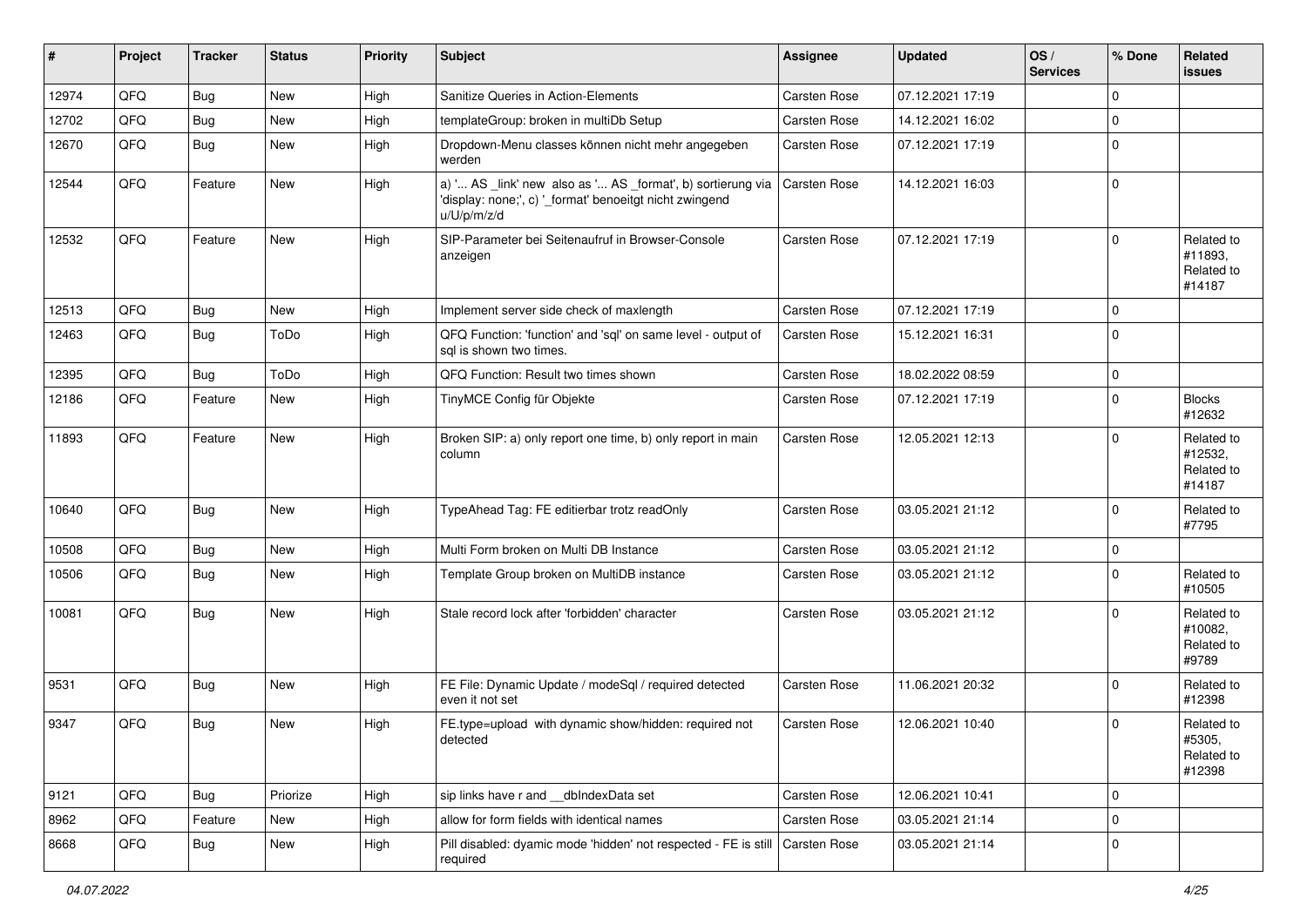| #    | Project | <b>Tracker</b> | <b>Status</b>     | <b>Priority</b> | <b>Subject</b>                                                                                         | <b>Assignee</b>     | <b>Updated</b>   | OS/<br><b>Services</b> | % Done      | Related<br><b>issues</b>                        |
|------|---------|----------------|-------------------|-----------------|--------------------------------------------------------------------------------------------------------|---------------------|------------------|------------------------|-------------|-------------------------------------------------|
| 8431 | QFQ     | Bug            | New               | High            | autocron.php with wrong path                                                                           | <b>Carsten Rose</b> | 03.05.2021 21:14 |                        | $\Omega$    |                                                 |
| 8204 | QFQ     | Feature        | Priorize          | High            | Position 'required mark'                                                                               | Carsten Rose        | 16.06.2021 13:44 |                        | $\Omega$    |                                                 |
| 8083 | QFQ     | Bug            | New               | High            | FormEditor: primary table list does not respect<br>'indexDb={{indexData:Y}}'                           | Carsten Rose        | 03.05.2021 21:14 |                        | $\Omega$    | Has<br>duplicate<br>#6678                       |
| 8082 | QFQ     | Feature        | Priorize          | High            | Contact form without saving record                                                                     | Carsten Rose        | 07.12.2021 15:20 |                        | $\Omega$    | Related to<br>#8587,<br><b>Blocks</b><br>#11850 |
| 7899 | QFQ     | Bug            | <b>New</b>        | High            | Fe.type=password / retype / required: always complain<br>about missing value                           | <b>Carsten Rose</b> | 03.05.2021 21:14 |                        | $\Omega$    |                                                 |
| 7850 | QFQ     | Feature        | <b>New</b>        | High            | Upload records: non 'pathFileName' column                                                              | Carsten Rose        | 03.05.2021 21:14 |                        | $\mathbf 0$ |                                                 |
| 7650 | QFQ     | <b>Bug</b>     | New               | High            | Optional do not show 'required' sign on FormElement                                                    | Carsten Rose        | 03.05.2021 21:14 |                        | $\mathbf 0$ |                                                 |
| 6116 | QFQ     | Bug            | Priorize          | High            | value of checkbox not saved                                                                            | Carsten Rose        | 07.12.2021 17:19 |                        | 0           |                                                 |
| 5715 | QFQ     | Feature        | <b>New</b>        | High            | PDF Caching                                                                                            | Carsten Rose        | 03.05.2021 21:14 |                        | $\Omega$    | Related to<br>#5851,<br>Related to<br>#6357     |
| 5459 | QFQ     | <b>Bug</b>     | <b>New</b>        | High            | Multi DB: spread system tables between 'QFQ' and<br>'Data'-DB                                          | <b>Carsten Rose</b> | 03.05.2021 21:14 |                        | $\Omega$    | Related to<br>#4720                             |
| 5221 | QFQ     | <b>Bug</b>     | <b>New</b>        | High            | Download Dialog: Bleibt stehen in FF wenn Datei<br>automatisch gespeichert wird.                       | Carsten Rose        | 03.05.2021 21:14 |                        | $\Omega$    |                                                 |
| 4279 | QFQ     | <b>Bug</b>     | Some day<br>maybe | High            | config.linkVars lost                                                                                   | Carsten Rose        | 03.05.2021 21:14 |                        | $\Omega$    |                                                 |
| 4258 | QFQ     | Feature        | Some day<br>maybe | High            | System Defaults: Forms                                                                                 | Carsten Rose        | 03.05.2021 21:14 |                        | $\Omega$    |                                                 |
| 3990 | QFQ     | Feature        | Some day<br>maybe | High            | custom class definition: add space automatically                                                       | Carsten Rose        | 03.05.2021 21:14 |                        | $\Omega$    |                                                 |
| 3967 | QFQ     | Feature        | Some day<br>maybe | High            | Report: Checkbox, Radio, Dropdown, Input welches ohne<br>Submit funktioniert - 'Inline-Form'           | Carsten Rose        | 03.05.2021 21:14 |                        | $\Omega$    |                                                 |
| 3848 | QFQ     | Feature        | Some day<br>maybe | High            | Antivirus check fuer Upload files in qfq?                                                              | Carsten Rose        | 03.05.2021 21:14 |                        | $\mathbf 0$ | Related to<br>#4131                             |
| 3727 | QFQ     | Feature        | <b>New</b>        | High            | Security: Session Hijacking erschweren                                                                 | <b>Carsten Rose</b> | 03.05.2021 21:14 |                        | $\mathbf 0$ |                                                 |
| 3570 | QFQ     | <b>Bug</b>     | Some day<br>maybe | High            | Formular mit prmitnew permitEdit=Always wird nicht<br>aufgerufen (ist leer)                            | Carsten Rose        | 03.05.2021 21:14 |                        | $\mathbf 0$ |                                                 |
| 3109 | QFQ     | Bug            | Some day<br>maybe | High            | RealUrl: Links werden nicht korrekt gerendert                                                          | Carsten Rose        | 03.05.2021 21:14 |                        | $\mathbf 0$ |                                                 |
| 3061 | QFQ     | <b>Bug</b>     | Some day<br>maybe | High            | winstitute: mysql connection durcheinander - nmhp17<br>(ag7)/QFQ arbeitet mit DB/Tabellen von biostat. | Carsten Rose        | 03.05.2021 21:14 |                        | $\mathbf 0$ |                                                 |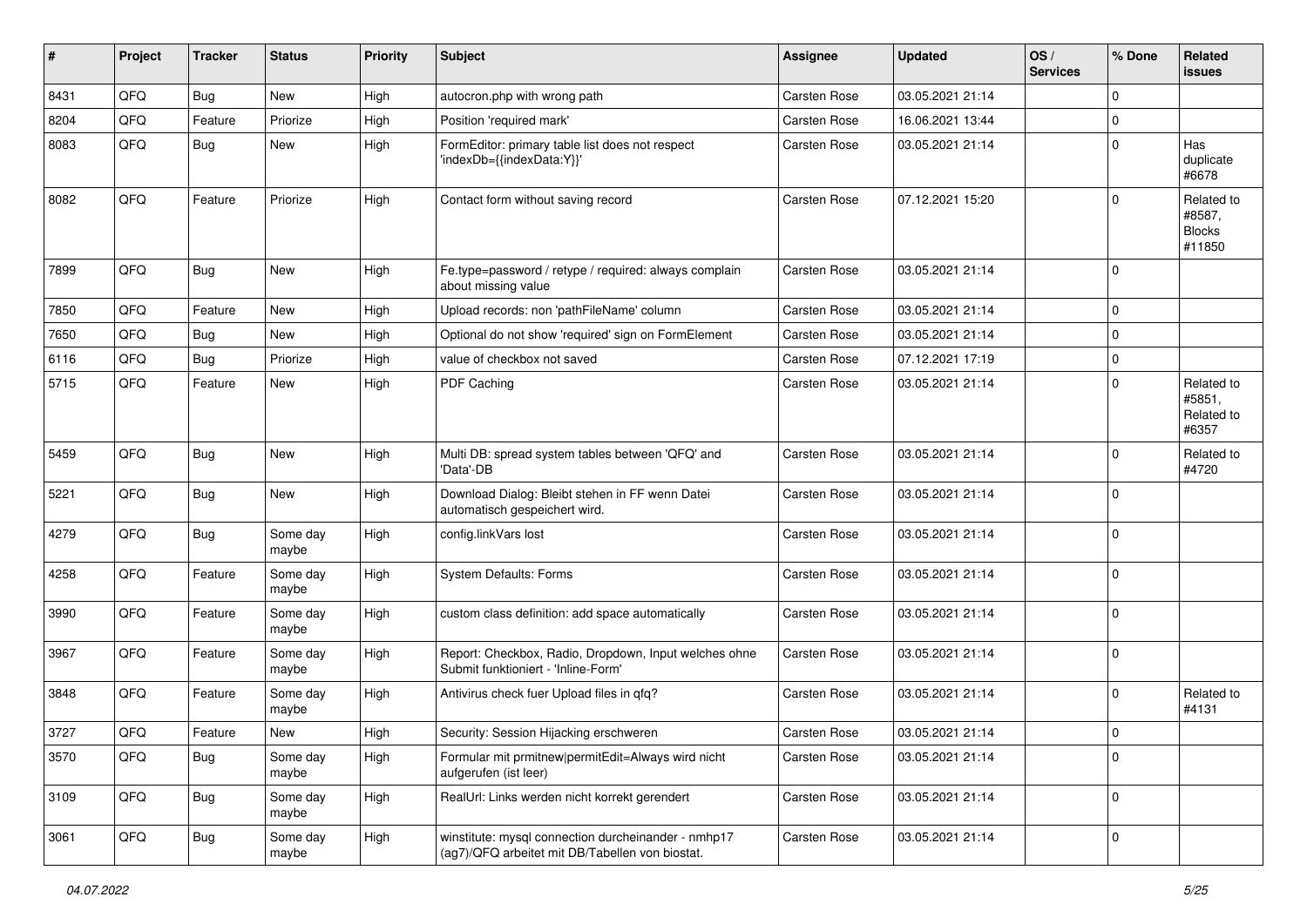| #     | Project | <b>Tracker</b> | <b>Status</b>              | <b>Priority</b> | <b>Subject</b>                                                                           | Assignee     | Updated          | OS/<br><b>Services</b> | % Done         | Related<br><b>issues</b>                    |
|-------|---------|----------------|----------------------------|-----------------|------------------------------------------------------------------------------------------|--------------|------------------|------------------------|----------------|---------------------------------------------|
| 14464 | QFQ     | Support        | New                        | Normal          | Exception: Missing button to edit FormElement with broken<br>sqlValidate / beforeLoad    | Carsten Rose | 04.07.2022 00:13 |                        | $\mathbf 0$    |                                             |
| 14371 | QFQ     | Feature        | Priorize                   | Normal          | LDAP via REPORT                                                                          | Carsten Rose | 19.06.2022 16:37 |                        | $\mathbf 0$    |                                             |
| 14323 | QFQ     | Bug            | In Progress                | Normal          | Report: render=both single - no impact                                                   | Carsten Rose | 19.06.2022 18:31 |                        | $\mathbf 0$    |                                             |
| 14305 | QFQ     | Bug            | New                        | Normal          | Inline Report editing does not create history entries                                    | Carsten Rose | 10.06.2022 11:55 |                        | $\Omega$       |                                             |
| 14304 | QFQ     | Bug            | New                        | Normal          | table sorter view safer does not work                                                    | Carsten Rose | 10.06.2022 11:49 |                        | $\mathbf 0$    |                                             |
| 14290 | QFQ     | Feature        | Priorize                   | Normal          | FormEditor: Show Table Definition                                                        | Carsten Rose | 19.06.2022 16:37 |                        | 0              |                                             |
| 14283 | QFQ     | <b>Bug</b>     | Priorize                   | Normal          | HEIC / HEIF convert doesn't trigger                                                      | Carsten Rose | 19.06.2022 16:37 |                        | $\mathbf 0$    |                                             |
| 14233 | QFQ     | <b>Bug</b>     | New                        | Normal          | AS _link: question - HTML is not rendered                                                | Carsten Rose | 28.05.2022 11:02 |                        | $\mathbf 0$    |                                             |
| 14175 | QFQ     | Bug            | In Progress                | Normal          | Opening a form with no QFQ Session cookie fails                                          | Carsten Rose | 03.06.2022 10:40 |                        | $\mathbf 0$    |                                             |
| 14091 | QFQ     | Bug            | New                        | Normal          | inconsistent template path for twig                                                      | Carsten Rose | 19.04.2022 18:36 |                        | $\mathbf 0$    |                                             |
| 14090 | QFQ     | Feature        | New                        | Normal          | Nützliche _script funktionen                                                             | Carsten Rose | 28.05.2022 11:03 |                        | $\mathbf 0$    |                                             |
| 14077 | QFQ     | Bug            | New                        | Normal          | As _link: Attribute 'class' missing by r:1 and r:3 - but should<br>set                   | Carsten Rose | 28.05.2022 11:02 |                        | $\mathbf 0$    | Related to<br>#5342,<br>Related to<br>#4343 |
| 13843 | QFQ     | Feature        | New                        | Normal          | Create JWT via QFQ                                                                       | Carsten Rose | 19.03.2022 17:42 |                        | $\mathbf 0$    |                                             |
| 13841 | QFQ     | Feature        | New                        | Normal          | Create PDF via iText - evaluate                                                          | Carsten Rose | 19.03.2022 17:42 |                        | $\mathbf 0$    |                                             |
| 13706 | QFQ     | <b>Bug</b>     | New                        | Normal          | Wrong CheckType in FieldElement LastStatus of Form Cron                                  | Carsten Rose | 21.01.2022 18:20 |                        | 0              |                                             |
| 13700 | QFQ     | Feature        | New                        | Normal          | Redesign qfq.io Seite                                                                    | Carsten Rose | 19.03.2022 17:43 |                        | $\mathbf 0$    |                                             |
| 13659 | QFQ     | Bug            | New                        | Normal          | wrong sanitize class applied to R-store                                                  | Carsten Rose | 15.01.2022 14:23 |                        | 0              |                                             |
| 13592 | QFQ     | Bug            | New                        | Normal          | QFQ Build Queue: das vergeben von Tags klappt nicht. Es<br>werden keine Releases gebaut. | Carsten Rose | 19.03.2022 17:45 |                        | $\Omega$       |                                             |
| 13566 | QFQ     | Feature        | Ready to sync<br>(develop) | Normal          | Delete config-example.qfq.php file                                                       | Carsten Rose | 23.12.2021 09:25 |                        | $\mathbf 0$    |                                             |
| 13467 | QFQ     | Feature        | New                        | Normal          | ChangeLog Generator                                                                      | Carsten Rose | 19.03.2022 17:46 |                        | $\mathbf 0$    | Related to<br>#11460                        |
| 13460 | QFQ     | Bug            | New                        | Normal          | Doc: Password set/reset  password should not processed<br>with 'html encode'             | Carsten Rose | 19.03.2022 17:46 |                        | 0              |                                             |
| 13451 | QFQ     | Bug            | New                        | Normal          | Character Counter / Max Character: Problem in Safari                                     | Carsten Rose | 15.04.2022 17:18 |                        | 0              |                                             |
| 13354 | QFQ     | Feature        | New                        | Normal          | Using Websocket in QFQ                                                                   | Carsten Rose | 10.11.2021 15:47 |                        | $\overline{0}$ |                                             |
| 13332 | QFQ     | Bug            | New                        | Normal          | Multi Form: Required Felder werden visuell nicht markiert.                               | Carsten Rose | 19.03.2022 17:47 |                        | $\mathbf 0$    |                                             |
| 13331 | QFQ     | <b>Bug</b>     | New                        | Normal          | Multi Form: Clear Icon misplaced                                                         | Carsten Rose | 19.03.2022 17:47 |                        | $\mathbf 0$    |                                             |
| 12716 | QFQ     | <b>Bug</b>     | New                        | Normal          | template group: Pattern only applied to first instance                                   | Carsten Rose | 19.03.2022 17:47 |                        | 0              |                                             |
| 12714 | QFQ     | Bug            | New                        | Normal          | Conversion of GIF to PDF broken when GIF contains Alpha.                                 | Carsten Rose | 19.03.2022 17:49 |                        | $\overline{0}$ |                                             |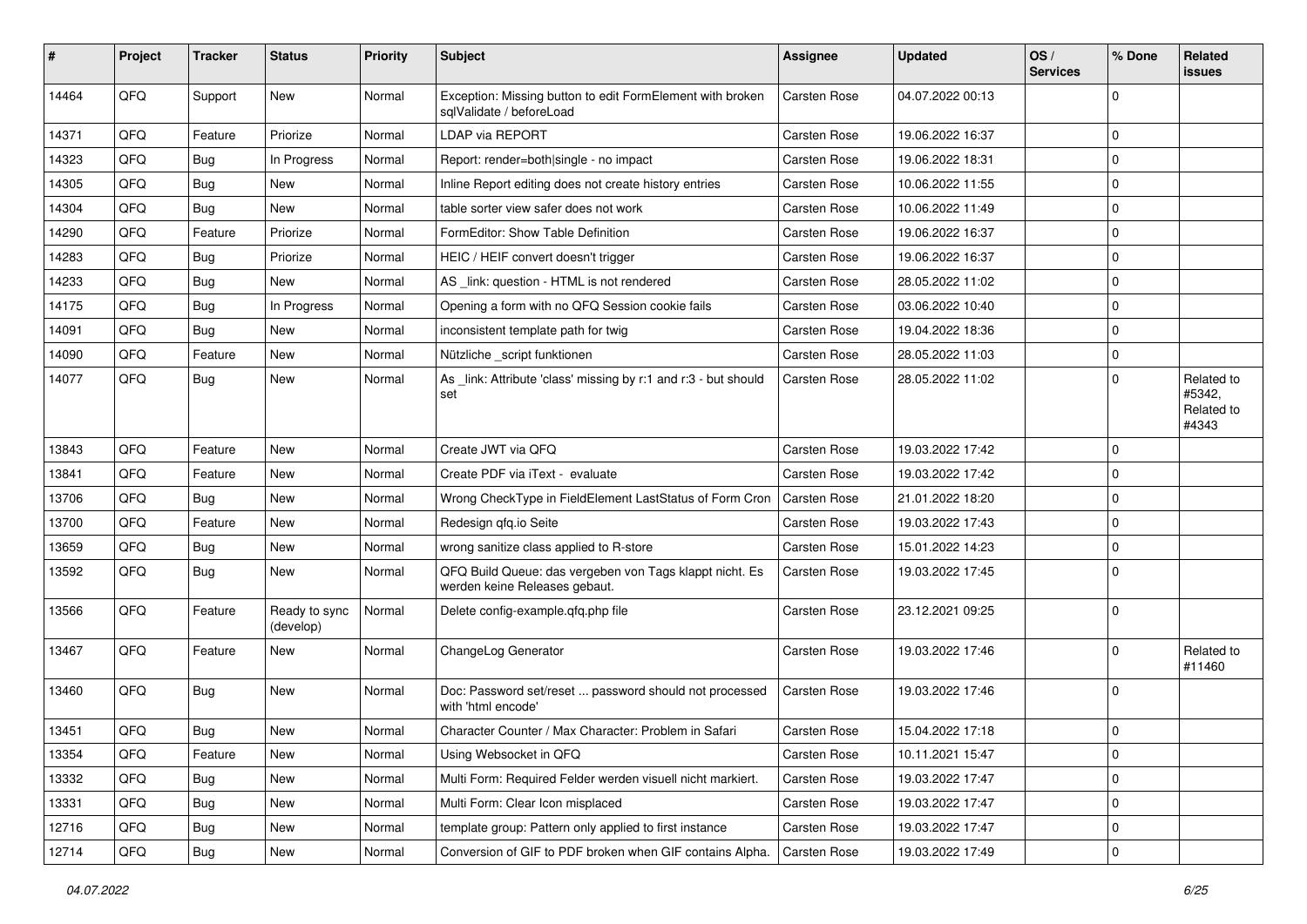| #     | Project | <b>Tracker</b> | <b>Status</b>     | <b>Priority</b> | <b>Subject</b>                                                                                                                                      | <b>Assignee</b>     | <b>Updated</b>   | OS/<br><b>Services</b> | % Done      | Related<br><b>issues</b>                                              |
|-------|---------|----------------|-------------------|-----------------|-----------------------------------------------------------------------------------------------------------------------------------------------------|---------------------|------------------|------------------------|-------------|-----------------------------------------------------------------------|
| 12679 | QFQ     | Feature        | <b>New</b>        | Normal          | tablesorter: custom column width                                                                                                                    | Carsten Rose        | 16.06.2021 11:10 |                        | $\mathbf 0$ |                                                                       |
| 12664 | QFQ     | Feature        | <b>New</b>        | Normal          | TinyMCE: report/remove malicous HTML/JS Code                                                                                                        | <b>Carsten Rose</b> | 19.03.2022 17:47 |                        | $\Omega$    | Related to<br>#14320                                                  |
| 12611 | QFQ     | Feature        | Some day<br>maybe | Normal          | Refactoring: Bootstrap with Lazy Loading                                                                                                            | Carsten Rose        | 08.06.2022 10:37 |                        | $\mathbf 0$ | Related to<br>#12490,<br>Related to<br>#10013,<br>Related to<br>#7732 |
| 12603 | QFQ     | Feature        | New               | Normal          | Dropdown (Select), Radio, checkbox:<br>itemListAlways={{!SELECT key, value}}                                                                        | <b>Carsten Rose</b> | 19.03.2022 17:47 |                        | $\pmb{0}$   |                                                                       |
| 12581 | QFQ     | Bug            | New               | Normal          | Form.forward=close: Record 'new' in new browser tab ><br>save (& close) >> Form is not reloaded with new created<br>record id and stays in mode=new | <b>Carsten Rose</b> | 19.03.2022 17:48 |                        | $\mathbf 0$ |                                                                       |
| 12546 | QFQ     | <b>Bug</b>     | Feedback          | Normal          | Branch 'Development' - Unit Tests mit dirty workaround<br>angepasst                                                                                 | <b>Carsten Rose</b> | 19.03.2022 17:48 |                        | $\mathbf 0$ |                                                                       |
| 12520 | QFQ     | <b>Bug</b>     | <b>New</b>        | Normal          | Switch FE User: still active even FE User session expired                                                                                           | <b>Carsten Rose</b> | 19.03.2022 17:48 |                        | $\Omega$    |                                                                       |
| 12512 | QFQ     | Bug            | New               | Normal          | Some MySQL Installation can't use 'stored procedures'                                                                                               | <b>Carsten Rose</b> | 19.03.2022 17:48 |                        | $\pmb{0}$   |                                                                       |
| 12504 | QFQ     | Feature        | Priorize          | Normal          | sql.log: report fe.id                                                                                                                               | <b>Carsten Rose</b> | 05.05.2021 22:09 |                        | $\mathbf 0$ |                                                                       |
| 12503 | QFQ     | Feature        | Priorize          | Normal          | Detect dangerous UPDATE statement with missing WHERE                                                                                                | <b>Carsten Rose</b> | 05.05.2021 22:09 |                        | $\mathbf 0$ |                                                                       |
| 12480 | QFQ     | Feature        | New               | Normal          | If QFQ upgrade is running, block further request                                                                                                    | Carsten Rose        | 03.05.2021 20:45 |                        | $\mathbf 0$ |                                                                       |
| 12477 | QFQ     | Feature        | New               | Normal          | Support for refactoring: Form, FormElement, diverse<br>Tabellen/Spalten, tt-content Records                                                         | Carsten Rose        | 03.05.2021 20:45 |                        | $\Omega$    |                                                                       |
| 12474 | QFQ     | Feature        | <b>New</b>        | Normal          | Check BaseConfigURL if it is given and the the last char is '/                                                                                      | Carsten Rose        | 03.05.2021 20:45 |                        | $\mathbf 0$ |                                                                       |
| 12465 | QFQ     | Feature        | <b>New</b>        | Normal          | QFQ Function: use in FE to fill StoreRecord                                                                                                         | Carsten Rose        | 05.05.2021 21:58 |                        | $\mathbf 0$ |                                                                       |
| 12452 | QFQ     | Feature        | Priorize          | Normal          | BaseURL: alsways with '/' at the end                                                                                                                | <b>Carsten Rose</b> | 19.06.2022 13:45 |                        | $\mathbf 0$ | Related to<br>#10782                                                  |
| 12439 | QFQ     | Feature        | In Progress       | Normal          | TinyMCE Paste from Word & Character Count/Limit                                                                                                     | <b>Carsten Rose</b> | 05.05.2021 22:15 |                        | $\mathbf 0$ |                                                                       |
| 12413 | QFQ     | Feature        | New               | Normal          | STORE TYPO3: enhance for {{be users.email:T}},<br>{{fe users.email:T}}                                                                              | Carsten Rose        | 03.05.2021 20:45 |                        | $\Omega$    | Related to<br>#12412,<br>Related to<br>#10012                         |
| 12412 | QFQ     | Feature        | <b>New</b>        | Normal          | Action/Escape qualifier 'e' (empty), '0': if given, an empty<br>string (or '0') will be treated as 'not found'                                      | Carsten Rose        | 08.05.2021 09:40 |                        | $\Omega$    | Related to<br>#12413,<br>Related to<br>#10012                         |
| 12400 | QFQ     | Feature        | New               | Normal          | Tutorial ist in QFQ Doku, Wird in der Suche gefunden, es<br>gibt aber kein Menupunkt - Inhalt ueberpruefen                                          | Carsten Rose        | 03.05.2021 20:45 |                        | $\mathbf 0$ |                                                                       |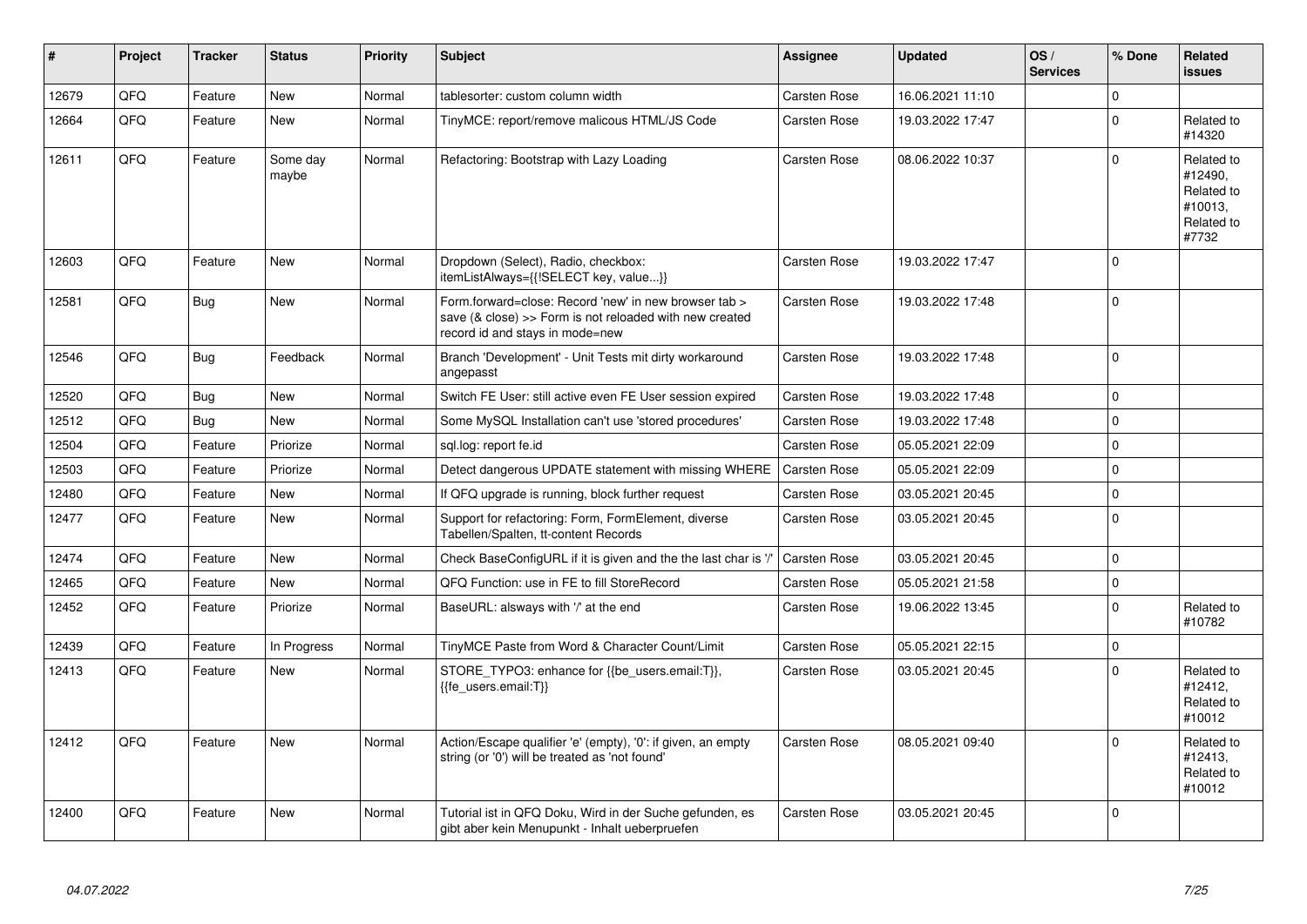| #     | Project | <b>Tracker</b> | <b>Status</b>     | <b>Priority</b> | <b>Subject</b>                                                                                                      | <b>Assignee</b>                                        | <b>Updated</b>   | OS/<br><b>Services</b> | % Done      | Related<br>issues                             |                      |
|-------|---------|----------------|-------------------|-----------------|---------------------------------------------------------------------------------------------------------------------|--------------------------------------------------------|------------------|------------------------|-------------|-----------------------------------------------|----------------------|
| 12337 | QFQ     | Feature        | Some day<br>maybe | Normal          | Database.php: better caching                                                                                        | Carsten Rose                                           | 16.09.2021 15:10 |                        | $\mathbf 0$ |                                               |                      |
| 12330 | QFQ     | Feature        | New               | Normal          | Copy to input field / text area / TinyMCE                                                                           | Carsten Rose                                           | 07.04.2021 09:01 |                        | $\Omega$    |                                               |                      |
| 12327 | QFQ     | Bug            | New               | Normal          | Copy to clipboard: Glyphicon can not be changed                                                                     | Carsten Rose                                           | 27.12.2021 17:59 |                        | $\mathbf 0$ |                                               |                      |
| 12325 | QFQ     | Bug            | Priorize          | Normal          | MultiDB form.dblndex not working for report syntax                                                                  | Carsten Rose                                           | 07.09.2021 13:37 |                        | $\mathbf 0$ | Related to<br>#12145,<br>Related to<br>#12314 |                      |
| 12315 | QFQ     | Feature        | Some day<br>maybe | Normal          | Form History (Diffs) / Backups                                                                                      | Carsten Rose                                           | 16.09.2021 15:10 |                        | $\Omega$    |                                               |                      |
| 12269 | QFQ     | Feature        | New               | Normal          | 2FA - Login                                                                                                         | Carsten Rose                                           | 03.05.2021 20:45 |                        | $\Omega$    |                                               |                      |
| 12187 | QFQ     | Bug            | New               | Normal          | Trigger FormAsFile() via Report: probably problem with multi<br>DB setup                                            | <b>Carsten Rose</b>                                    | 20.03.2021 21:20 |                        | $\Omega$    |                                               |                      |
| 12163 | QFQ     | Feature        | New               | Normal          | Checkbox: table wrap                                                                                                | Carsten Rose                                           | 03.05.2021 20:51 |                        | $\mathbf 0$ |                                               |                      |
| 12162 | QFQ     | Feature        | New               | Normal          | FE.type=sendmail: personalized mailing (several mails) via<br>template                                              | <b>Carsten Rose</b>                                    | 03.05.2021 20:45 |                        | $\Omega$    |                                               |                      |
| 12146 | QFQ     | Feature        | New               | Normal          | Autocron Job: Anzeigen wann der naechste Job ausgefuehrt   Carsten Rose<br>wird, resp das er nicht ausgefuehrt wird |                                                        | 15.03.2021 15:23 |                        | $\Omega$    |                                               |                      |
| 12133 | QFQ     | Bug            | New               | Normal          | NPM, phpSpreadSheet aktualisieren                                                                                   | Carsten Rose                                           | 15.03.2021 09:04 |                        | 0           |                                               |                      |
| 12119 | QFQ     | Feature        | <b>New</b>        | Normal          | AS paged: error message missing if there ist no 'r' argument.                                                       | <b>Carsten Rose</b>                                    | 03.05.2021 20:51 |                        | $\mathbf 0$ |                                               |                      |
| 12109 | QFQ     | Feature        | New               | Normal          | Donwload Link: Plain, SIP, Persistent Link, Peristent SIP -<br>new notation                                         | <b>Carsten Rose</b>                                    | 03.05.2021 20:45 |                        | $\mathbf 0$ | Related to<br>#12085                          |                      |
| 12045 | QFQ     | Bug            | New               | Normal          | templateGroup afterSave FE: Aufruf ohne<br>sqlHonorFormElements funktioniert nicht                                  | Carsten Rose                                           | 18.02.2021 16:33 |                        | $\Omega$    |                                               |                      |
| 12040 | QFQ     | Bug            | <b>New</b>        | Normal          | FE Mode 'hidden' für zwei FEs auf einer Zeile                                                                       | Carsten Rose                                           | 18.02.2021 10:13 |                        | 0           |                                               |                      |
| 12024 | QFQ     | Feature        | New               | Normal          | Excel Export: text columns by default decode<br>htmlspeciachar()                                                    | Carsten Rose                                           | 17.02.2021 23:55 |                        | 0           | Related to<br>#12022                          |                      |
| 12023 | QFQ     | Feature        | New               | Normal          | MySQL Stored Precdure: QDECODESPECIALCHAR()                                                                         | <b>Carsten Rose</b>                                    | 16.02.2021 11:16 |                        | $\Omega$    | Related to<br>#12022                          |                      |
| 11980 | QFQ     | Feature        | In Progress       | Normal          | protected verzeichnis MUSS geschützt werden                                                                         | Carsten Rose                                           | 07.09.2021 13:30 |                        | 0           |                                               |                      |
| 11955 | QFQ     | Feature        | New               | Normal          | subrecord: new title option to set <th> attributes - e.g. to<br/>customize tablesorter options.</th>                | attributes - e.g. to<br>customize tablesorter options. | Carsten Rose     | 03.05.2021 20:47       |             | $\Omega$                                      | Related to<br>#11775 |
| 11775 | QFQ     | Feature        | New               | Normal          | Subrecord Tooltip pro Feld                                                                                          | Carsten Rose                                           | 18.12.2020 15:22 |                        | 0           | Related to<br>#11955                          |                      |
| 11752 | QFQ     | Bug            | New               | Normal          | checkbox renders multiple input elements with same name                                                             | Carsten Rose                                           | 17.12.2020 14:58 |                        | 0           | Related to<br>#11750                          |                      |
| 11747 | QFQ     | Feature        | New               | Normal          | Maintenance Page with Redirect                                                                                      | Carsten Rose                                           | 03.05.2021 20:47 |                        | 0           | Related to<br>#11741                          |                      |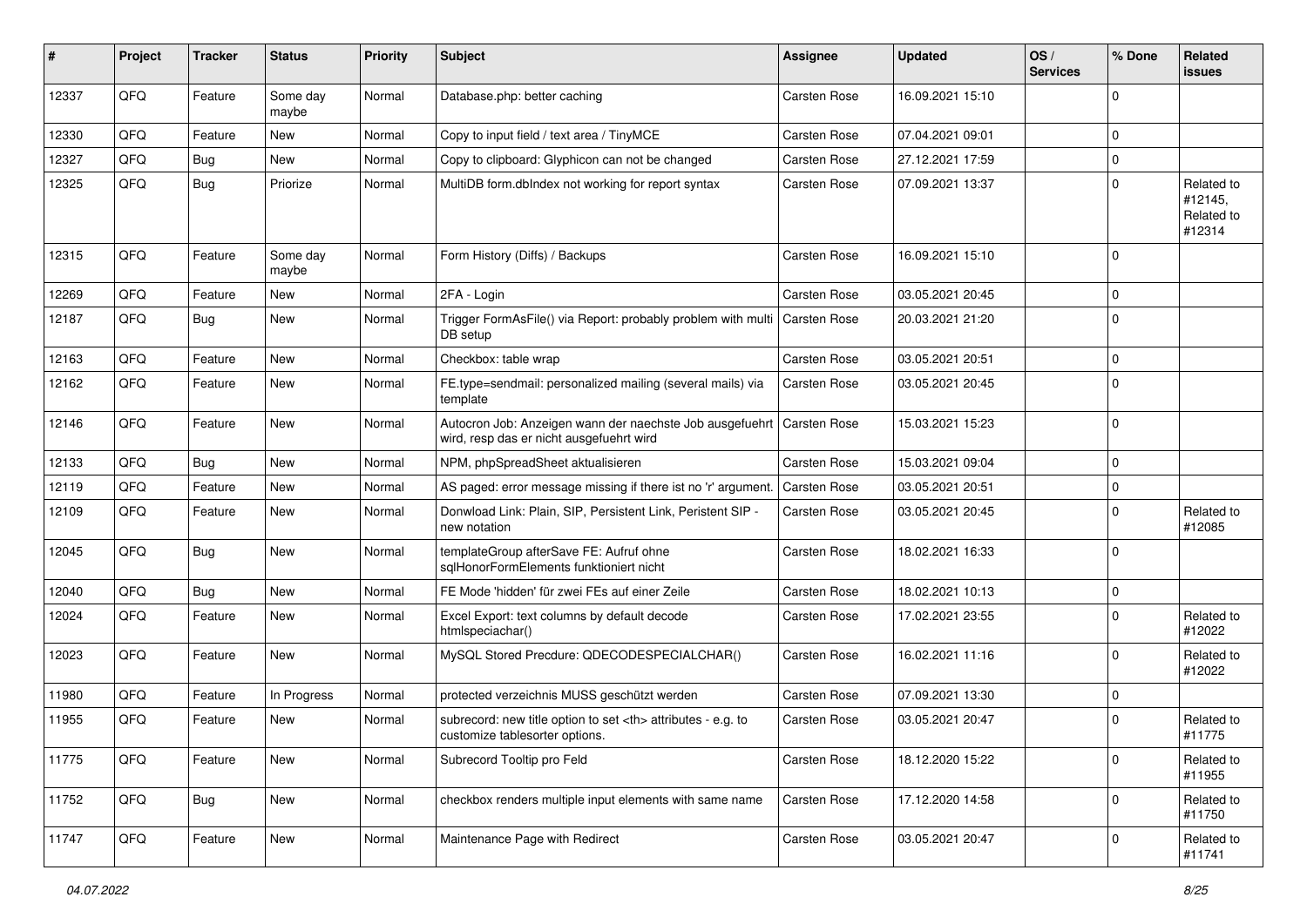| #     | Project | <b>Tracker</b> | <b>Status</b>     | <b>Priority</b> | <b>Subject</b>                                                                      | Assignee            | <b>Updated</b>   | OS/<br><b>Services</b> | % Done      | Related<br><b>issues</b>                                                                                                       |
|-------|---------|----------------|-------------------|-----------------|-------------------------------------------------------------------------------------|---------------------|------------------|------------------------|-------------|--------------------------------------------------------------------------------------------------------------------------------|
| 11702 | QFQ     | Feature        | <b>New</b>        | Normal          | HTML Special Char makes no sense for 'allbut' if '&' is<br>forbidden                | Carsten Rose        | 07.12.2021 16:35 |                        | $\Omega$    | Related to<br>#5112,<br>Related to<br>#14320                                                                                   |
| 11695 | QFQ     | <b>Bug</b>     | <b>New</b>        | Normal          | MultiForm required FE Error                                                         | Carsten Rose        | 04.12.2020 13:34 |                        | $\mathbf 0$ |                                                                                                                                |
| 11668 | QFQ     | Bug            | New               | Normal          | Play function.sql - problem with mysql                                              | Carsten Rose        | 03.05.2021 20:48 |                        | $\mathbf 0$ |                                                                                                                                |
| 11667 | QFQ     | Bug            | New               | Normal          | MySQL mariadb-server-10.3: Incorrect datetime value                                 | <b>Carsten Rose</b> | 03.05.2021 20:48 |                        | $\pmb{0}$   |                                                                                                                                |
| 11523 | QFQ     | Feature        | New               | Normal          | Mit dynamic Update erkennen, ob Upload gemacht wurde                                | Carsten Rose        | 13.11.2020 15:07 |                        | $\mathbf 0$ | Related to<br>#9533                                                                                                            |
| 11517 | QFQ     | Bug            | In Progress       | Normal          | extraButtonInfo Broken for multiple FormElements                                    | <b>Carsten Rose</b> | 12.05.2022 13:12 |                        | $\Omega$    | Related to<br>#7890,<br>Related to<br>#3811, Has<br>duplicate<br>#10905, Has<br>duplicate<br>#10553, Has<br>duplicate<br>#6779 |
| 11516 | QFQ     | Feature        | <b>New</b>        | Normal          | Multi Page Form (Previous/Next Buttons)                                             | Carsten Rose        | 16.03.2021 17:52 |                        | $\mathbf 0$ |                                                                                                                                |
| 11504 | QFQ     | Feature        | New               | Normal          | Dynamic Update: Button text update for 'Save',' Close' &<br>'Delete'                | Carsten Rose        | 12.11.2020 23:44 |                        | $\Omega$    |                                                                                                                                |
| 11460 | QFQ     | Feature        | New               | Normal          | Easier creation of changelog: gitchangelog                                          | Carsten Rose        | 12.06.2021 10:20 |                        | $\Omega$    | Related to<br>#13467                                                                                                           |
| 11323 | QFQ     | Feature        | Some day<br>maybe | Normal          | Report Frontend Editor Modal + Codemirror                                           | Carsten Rose        | 16.09.2021 15:10 |                        | $\mathbf 0$ | Related to<br>#11036                                                                                                           |
| 11322 | QFQ     | Feature        | Some day<br>maybe | Normal          | Form Element JSON - (multiline parameter field)                                     | Carsten Rose        | 16.09.2021 15:10 |                        | $\Omega$    |                                                                                                                                |
| 11320 | QFQ     | Feature        | Priorize          | Normal          | Typo3 Version 10 support                                                            | Carsten Rose        | 05.05.2021 22:09 |                        | $\pmb{0}$   |                                                                                                                                |
| 11239 | QFQ     | Bug            | <b>New</b>        | Normal          | Radiobutton (plain): horizontales Rendern abhängig vom<br>Datentyp in der Datenbank | <b>Carsten Rose</b> | 30.09.2020 18:37 |                        | $\mathbf 0$ |                                                                                                                                |
| 11217 | QFQ     | Feature        | Some day<br>maybe | Normal          | <b>Extend Script Functionality</b>                                                  | Carsten Rose        | 16.09.2021 15:10 |                        | $\mathbf 0$ |                                                                                                                                |
| 11080 | QFQ     | Feature        | <b>New</b>        | Normal          | Send MQTT messages                                                                  | Carsten Rose        | 29.08.2020 19:49 |                        | $\mathbf 0$ |                                                                                                                                |
| 11076 | QFQ     | Feature        | In Progress       | Normal          | SELECT  AS _websocket                                                               | Carsten Rose        | 30.08.2020 17:49 |                        | $\mathbf 0$ |                                                                                                                                |
| 11036 | QFQ     | Feature        | Some day<br>maybe | Normal          | inline report editor permissions                                                    | Carsten Rose        | 16.09.2021 15:09 |                        | $\mathbf 0$ | Related to<br>#11323                                                                                                           |
| 10996 | QFQ     | Feature        | <b>New</b>        | Normal          | Download video via sip: no seek                                                     | Carsten Rose        | 12.08.2020 14:18 |                        | $\mathbf 0$ |                                                                                                                                |
| 10979 | QFQ     | Feature        | New               | Normal          | Ajax Calls an API - dataReport                                                      | <b>Carsten Rose</b> | 11.05.2022 12:15 |                        | $\mathbf 0$ |                                                                                                                                |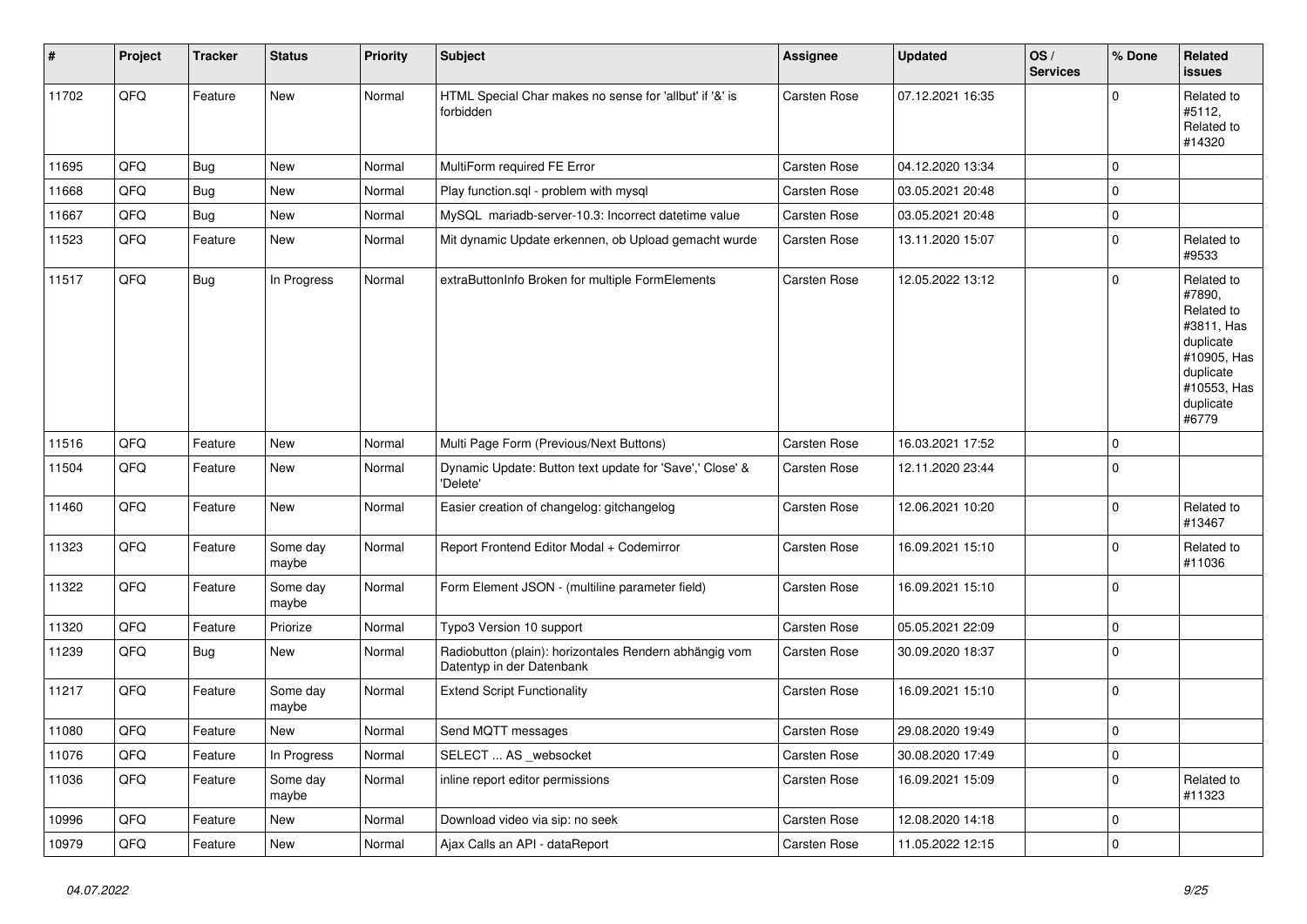| $\pmb{\sharp}$ | Project | <b>Tracker</b> | <b>Status</b>     | <b>Priority</b> | <b>Subject</b>                                                                           | <b>Assignee</b>     | <b>Updated</b>   | OS/<br><b>Services</b> | % Done         | Related<br><b>issues</b>                                             |
|----------------|---------|----------------|-------------------|-----------------|------------------------------------------------------------------------------------------|---------------------|------------------|------------------------|----------------|----------------------------------------------------------------------|
| 10976          | QFQ     | Feature        | <b>New</b>        | Normal          | Excel Export Verbesserungen                                                              | <b>Carsten Rose</b> | 06.08.2020 10:56 |                        | $\Omega$       |                                                                      |
| 10937          | QFQ     | <b>Bug</b>     | New               | Normal          | Fehler mit abhängigen Select- Feldern beim Positionieren                                 | <b>Carsten Rose</b> | 12.11.2020 23:45 |                        | $\mathbf 0$    |                                                                      |
| 10819          | QFQ     | Feature        | New               | Normal          | Persistent SIP - second try                                                              | <b>Carsten Rose</b> | 29.06.2020 23:02 |                        | 0              | Related to<br>#6261                                                  |
| 10745          | QFQ     | Feature        | Some day<br>maybe | Normal          | Tablesorter Excel Export                                                                 | <b>Carsten Rose</b> | 16.09.2021 15:09 |                        | 0              |                                                                      |
| 10716          | QFQ     | Feature        | Some day<br>maybe | Normal          | Business Logic mit Externen Skripten                                                     | Carsten Rose        | 16.09.2021 15:10 |                        | $\Omega$       | Related to<br>#10713,<br>Related to<br>#8217                         |
| 10714          | QFQ     | Feature        | <b>New</b>        | Normal          | multi Table Form                                                                         | Carsten Rose        | 16.03.2021 18:44 |                        | 0              |                                                                      |
| 10704          | QFQ     | Bug            | New               | Normal          | wkhtml problem rendering fullCalendar.js / fabric.js >><br>successor: puppeteer          | <b>Carsten Rose</b> | 12.11.2020 23:45 |                        | $\Omega$       | Related to<br>#5024,<br>Related to<br>#4650,<br>Related to<br>#10715 |
| 10661          | QFQ     | <b>Bug</b>     | In Progress       | Normal          | Typo3 Warnungen                                                                          | <b>Carsten Rose</b> | 07.09.2021 13:23 |                        | 0              | Related to<br>#12440                                                 |
| 10658          | QFQ     | Bug            | New               | Normal          | processReadOnly broken                                                                   | Carsten Rose        | 27.05.2020 17:55 |                        | $\Omega$       |                                                                      |
| 10593          | QFQ     | Feature        | New               | Normal          | label2: text behind input element                                                        | Carsten Rose        | 16.05.2020 10:57 |                        | $\overline{0}$ |                                                                      |
| 10588          | QFQ     | <b>Bug</b>     | New               | Normal          | typeahed Tag: Doku anpassen                                                              | Carsten Rose        | 12.11.2020 23:45 |                        | $\overline{0}$ |                                                                      |
| 10443          | QFQ     | Feature        | In Progress       | Normal          | Konzept_api / _live                                                                      | Carsten Rose        | 07.05.2020 09:39 |                        | 0              |                                                                      |
| 10322          | QFQ     | <b>Bug</b>     | New               | Normal          | FormElement / Radio: missing column 'enum' >> FE not<br>reported                         | Carsten Rose        | 07.05.2020 09:37 |                        | $\Omega$       |                                                                      |
| 10119          | QFQ     | Feature        | New               | Normal          | Dropdown (selectlist) & TypeAhead: format and catagorize<br>list                         | <b>Carsten Rose</b> | 07.05.2020 09:36 |                        | $\Omega$       |                                                                      |
| 10116          | QFQ     | Feature        | Some day<br>maybe | Normal          | TypeAhead: Tag - show inside 'input' element                                             | Carsten Rose        | 16.09.2021 15:09 |                        | $\Omega$       |                                                                      |
| 10095          | QFQ     | Feature        | Some day<br>maybe | Normal          | Generic Gitlab Integration into QFQ                                                      | Carsten Rose        | 16.09.2021 15:10 |                        | $\Omega$       |                                                                      |
| 10082          | QFQ     | Bug            | New               | Normal          | FE.type=SELECT - 'sanatize' Class                                                        | Carsten Rose        | 07.05.2020 09:36 |                        | 0              | Related to<br>#10081                                                 |
| 10080          | QFQ     | Feature        | New               | Normal          | Popup on 'save' / 'close': configure dialog (answer<br>yes/no/cancle/)                   | Carsten Rose        | 28.03.2021 20:52 |                        | $\Omega$       | Is duplicate<br>of #12262                                            |
| 10015          | QFQ     | Feature        | Priorize          | Normal          | Monospace in Textarea                                                                    | <b>Carsten Rose</b> | 03.02.2020 13:40 |                        | $\Omega$       |                                                                      |
| 10014          | QFQ     | Feature        | New               | Normal          | Manual.rst: describe behaviour and process order of<br>fillStoreVar, slaveId, sqlBefore, | <b>Carsten Rose</b> | 01.02.2020 22:31 |                        | $\Omega$       |                                                                      |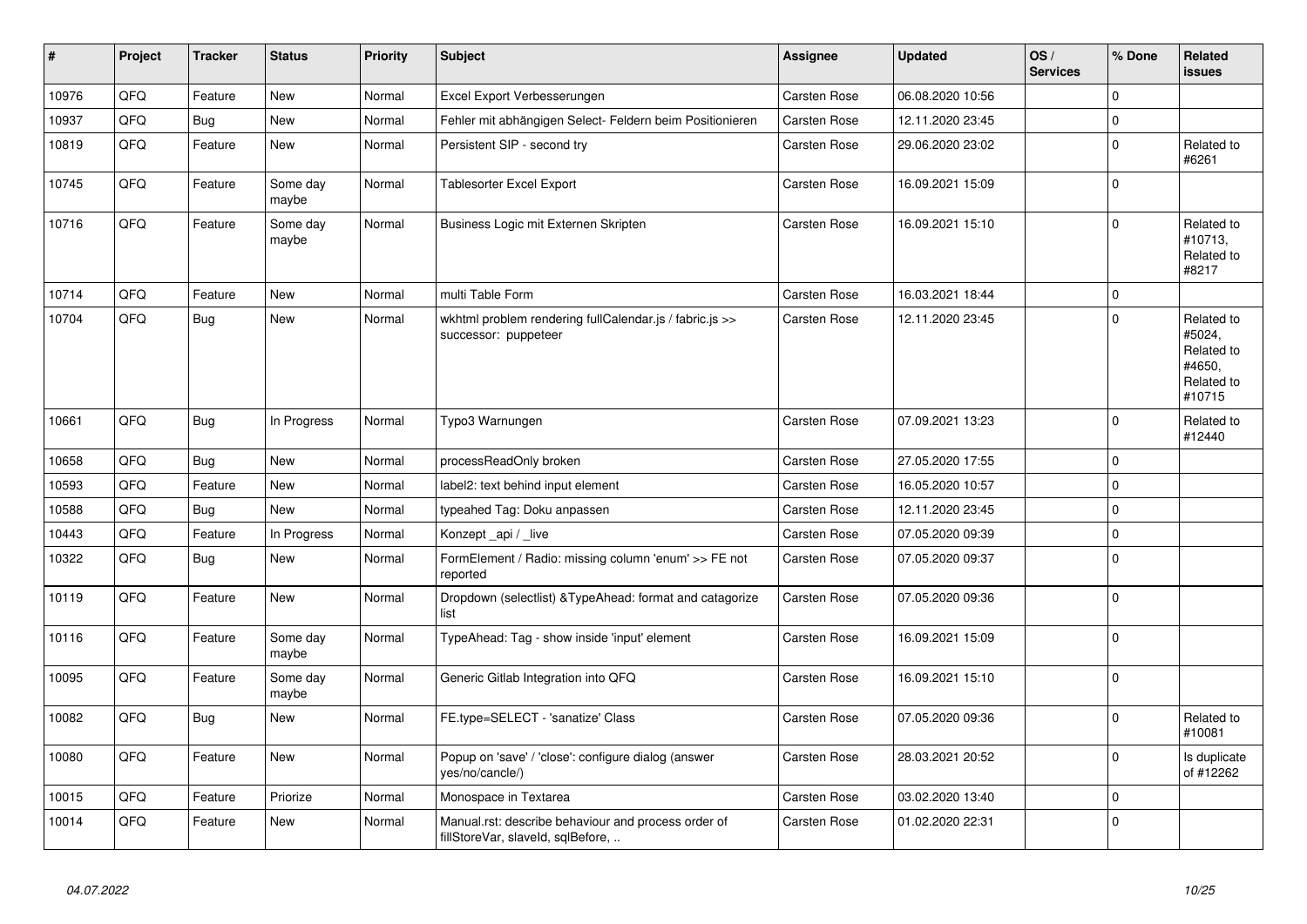| $\vert$ # | Project | <b>Tracker</b> | <b>Status</b>     | <b>Priority</b> | <b>Subject</b>                                                                                                                        | <b>Assignee</b> | <b>Updated</b>   | OS/<br><b>Services</b> | % Done      | Related<br><b>issues</b>                                                |
|-----------|---------|----------------|-------------------|-----------------|---------------------------------------------------------------------------------------------------------------------------------------|-----------------|------------------|------------------------|-------------|-------------------------------------------------------------------------|
| 10013     | QFQ     | Feature        | Some day<br>maybe | Normal          | FE.typ=editor: CodeMirror                                                                                                             | Carsten Rose    | 08.06.2022 10:37 |                        | $\Omega$    | Related to<br>#12611,<br>Related to<br>#12490,<br>Related to<br>#7732   |
| 10012     | QFQ     | Feature        | Priorize          | Normal          | redirectAllMailTo: {{beEmail:T}}                                                                                                      | Carsten Rose    | 08.05.2021 09:54 |                        | $\Omega$    | Related to<br>#12412,<br>Related to<br>#12413,<br>Related to<br>#10011  |
| 10011     | QFQ     | Feature        | Priorize          | Normal          | Offer new STORE_TYPO3 Variable 'beUser', 'beEmail'                                                                                    | Carsten Rose    | 08.05.2021 09:51 |                        | $\Omega$    | Related to<br>#10012,<br>Related to<br>#12511                           |
| 10005     | QFQ     | Feature        | Priorize          | Normal          | Report / special column name:  AS _calendar                                                                                           | Carsten Rose    | 03.06.2020 17:28 |                        | $\mathbf 0$ |                                                                         |
| 9983      | QFQ     | Feature        | New               | Normal          | Report Notation: new keyword 'range'                                                                                                  | Carsten Rose    | 01.02.2020 15:55 |                        | $\mathbf 0$ |                                                                         |
| 9975      | QFQ     | <b>Bug</b>     | Priorize          | Normal          | Dropdown Menu: 'r:3' broken                                                                                                           | Carsten Rose    | 01.02.2020 10:13 |                        | 0           |                                                                         |
| 9968      | QFQ     | Feature        | Priorize          | Normal          | Tooltip in Links for Developer                                                                                                        | Carsten Rose    | 01.02.2020 23:17 |                        | $\mathbf 0$ |                                                                         |
| 9958      | QFQ     | <b>Bug</b>     | Priorize          | Normal          | Broken subrecord query: no error message                                                                                              | Carsten Rose    | 05.02.2021 15:15 |                        | $\mathbf 0$ |                                                                         |
| 9947      | QFQ     | <b>Bug</b>     | Priorize          | Normal          | Unwanted error message if missing 'typeAheadSqlPrefetch'                                                                              | Carsten Rose    | 01.02.2020 10:13 |                        | $\mathbf 0$ |                                                                         |
| 9928      | QFQ     | Feature        | Priorize          | Normal          | SpecialColumnName: a) Deprecated: ' AS "_+tag " ', b)<br>New: ' AS "_ <tag1><tag2>"'</tag2></tag1>                                    | Carsten Rose    | 01.02.2020 23:17 |                        | $\mathbf 0$ | Related to<br>#9929                                                     |
| 9927      | QFQ     | Feature        | New               | Normal          | QFQ Update: a) Update nur machen wenn BE User<br>eingeloggt ist., b) Bei Fehler genaue Meldung welcher<br>Updateschritt Probleme hat. | Carsten Rose    | 22.01.2020 12:59 |                        | $\Omega$    |                                                                         |
| 9900      | QFQ     | Feature        | Priorize          | Normal          | Generic API Call: tt-content record >> JSON                                                                                           | Carsten Rose    | 01.02.2020 10:13 |                        | $\Omega$    |                                                                         |
| 9862      | QFQ     | <b>Bug</b>     | Priorize          | Normal          | Failed writing to sql mail qfq.log should throw an exception                                                                          | Carsten Rose    | 01.02.2020 10:13 |                        | $\mathbf 0$ |                                                                         |
| 9834      | QFQ     | <b>Bug</b>     | Priorize          | Normal          | Input elements with tag 'disabled' are missing on<br>form-submit: server option 'processReadOnly' broken                              | Carsten Rose    | 07.12.2021 16:43 |                        | $\Omega$    | Related to<br>#9691,<br>Related to<br>#5305, Has<br>duplicate<br>#12331 |
| 9811      | QFQ     | Feature        | New               | Normal          | Report: tag every n'th row                                                                                                            | Carsten Rose    | 01.02.2020 23:22 |                        | $\mathbf 0$ |                                                                         |
| 9783      | QFQ     | <b>Bug</b>     | New               | Normal          | Email with special characters                                                                                                         | Carsten Rose    | 01.02.2020 23:22 |                        | $\mathbf 0$ |                                                                         |
| 9781      | QFQ     | Feature        | New               | Normal          | Button: CSS class to make buttons smaller                                                                                             | Carsten Rose    | 01.02.2020 23:22 |                        | $\mathbf 0$ |                                                                         |
| 9777      | QFQ     | Feature        | New               | Normal          | Logging QFQ Variables                                                                                                                 | Carsten Rose    | 16.12.2019 17:17 |                        | 0           |                                                                         |
| 9773      | QFQ     | Bug            | New               | Normal          | form.parameter.formModeGlobal=requiredOff                                                                                             | Carsten Rose    | 01.02.2020 15:56 |                        | $\mathbf 0$ |                                                                         |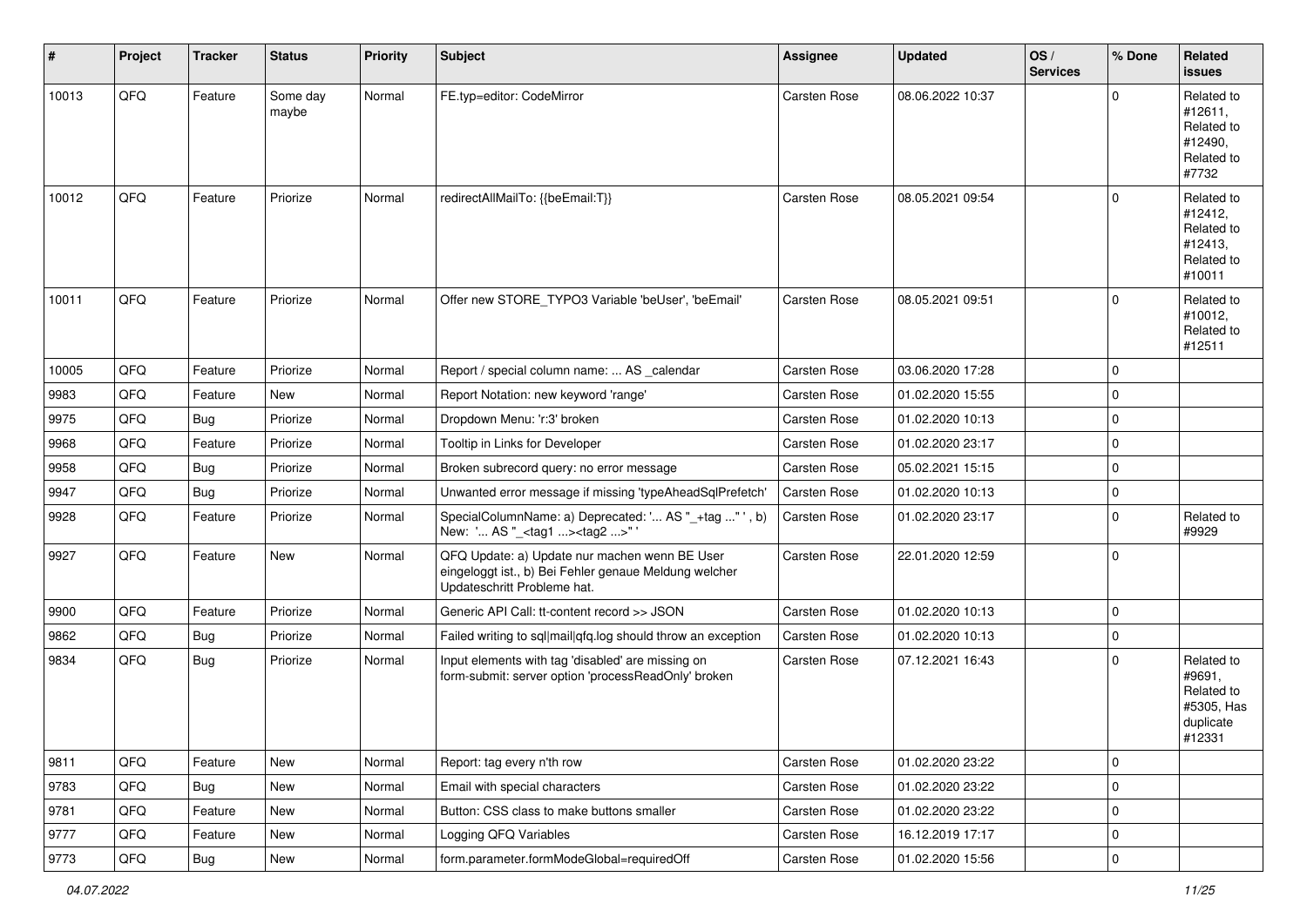| #    | Project | <b>Tracker</b> | <b>Status</b>     | <b>Priority</b> | <b>Subject</b>                                                                  | <b>Assignee</b>     | <b>Updated</b>   | OS/<br><b>Services</b> | % Done      | Related<br><b>issues</b>                                             |
|------|---------|----------------|-------------------|-----------------|---------------------------------------------------------------------------------|---------------------|------------------|------------------------|-------------|----------------------------------------------------------------------|
| 9707 | QFQ     | Feature        | <b>New</b>        | Normal          | SIP security: encode pageld and check pageld on decode                          | <b>Carsten Rose</b> | 01.02.2020 23:22 |                        | $\Omega$    |                                                                      |
| 9706 | QFQ     | Feature        | New               | Normal          | Multi File Upload (hidden template group)                                       | Carsten Rose        | 01.02.2020 23:22 |                        | $\Omega$    | Related to<br>#7521,<br>Related to<br>#5562,<br>Related to<br>#13330 |
| 9704 | QFQ     | Feature        | Some day<br>maybe | Normal          | Thumbnails Generieren beim Splitten von PDF Files                               | Carsten Rose        | 11.12.2019 16:01 |                        | $\Omega$    |                                                                      |
| 9669 | QFQ     | <b>Bug</b>     | Some day<br>maybe | Normal          | Checkbox / Template Group: radio/checkbox visible broken<br>after 'add'         | Carsten Rose        | 16.06.2021 13:47 |                        | $\Omega$    | Related to<br>#8091                                                  |
| 9668 | QFQ     | Feature        | Priorize          | Normal          | Form.mode: rename 'hidden' to 'hide'                                            | Carsten Rose        | 05.05.2021 22:14 |                        | $\Omega$    | Related to<br>#6437                                                  |
| 9602 | QFQ     | Feature        | <b>New</b>        | Normal          | Form definition as JSON                                                         | Carsten Rose        | 01.02.2020 23:21 |                        | $\Omega$    | Related to<br>#9600                                                  |
| 9579 | QFQ     | Feature        | Some day<br>maybe | Normal          | Multiform with Process Row                                                      | Carsten Rose        | 11.12.2019 16:01 |                        | $\mathbf 0$ |                                                                      |
| 9537 | QFQ     | Feature        | New               | Normal          | FormEditor: Edit fieldset in FrontEnd                                           | Carsten Rose        | 01.02.2020 23:22 |                        | $\pmb{0}$   |                                                                      |
| 9533 | QFQ     | <b>Bug</b>     | New               | Normal          | FE.type=upload: Check in 'beforeSave' if upload is given                        | Carsten Rose        | 01.02.2020 23:22 |                        | $\Omega$    | Related to<br>#11523                                                 |
| 9394 | QFQ     | Feature        | Priorize          | Normal          | REST: allow for non numerical ids in get requests                               | Carsten Rose        | 05.05.2021 22:10 |                        | $\mathbf 0$ |                                                                      |
| 9352 | QFQ     | Feature        | New               | Normal          | FE 'Native' fire slaveld, sqlAfter, sqlIns                                      | Carsten Rose        | 01.02.2020 23:22 |                        | $\Omega$    |                                                                      |
| 9348 | QFQ     | Feature        | <b>New</b>        | Normal          | defaultThumbnailSize: pre render thumbnails                                     | Carsten Rose        | 12.06.2021 09:05 |                        | $\Omega$    |                                                                      |
| 9346 | QFQ     | Feature        | Priorize          | Normal          | beforeSave: check if an upload is given                                         | Carsten Rose        | 11.06.2021 21:18 |                        | 0           |                                                                      |
| 9317 | QFQ     | <b>Bug</b>     | New               | Normal          | FE.type=note: with dynamic show/hidden an empty label<br>causes trouble         | Carsten Rose        | 01.02.2020 23:22 |                        | $\mathbf 0$ |                                                                      |
| 9281 | QFQ     | Bug            | Some day<br>maybe | Normal          | Allow STRICT_TRANS_TABLES                                                       | Carsten Rose        | 02.01.2021 18:43 |                        | $\Omega$    |                                                                      |
| 9221 | QFQ     | Feature        | <b>New</b>        | Normal          | typeAhead: Zeichenlimite ausschalten                                            | Carsten Rose        | 29.06.2022 22:36 |                        | 0           |                                                                      |
| 9208 | QFQ     | Feature        | New               | Normal          | Manage 'recent' records                                                         | Carsten Rose        | 01.02.2020 23:22 |                        | $\Omega$    |                                                                      |
| 9177 | QFQ     | <b>Bug</b>     | <b>New</b>        | Normal          | Bug? QFQ tries to save an action FE, which has real<br>existing column name     | Carsten Rose        | 01.02.2020 23:22 |                        | 0           |                                                                      |
| 9136 | QFG     | Feature        | New               | Normal          | Create ZIP files with dynamic PDFs                                              | Carsten Rose        | 01.02.2020 23:22 |                        | $\mathbf 0$ |                                                                      |
| 9129 | QFQ     | Feature        | New               | Normal          | sqlValidate: Message as notification, not as error                              | Carsten Rose        | 01.02.2020 23:22 |                        | $\Omega$    | Related to<br>#9128                                                  |
| 9128 | QFQ     | Feature        | New               | Normal          | Error Message: not replaced variables- a) replace back to<br>'{{', b) underline | Carsten Rose        | 01.02.2020 23:22 |                        | $\mathbf 0$ | Related to<br>#9129                                                  |
| 9127 | QFG     | Bug            | New               | Normal          | Error Message: change 'roll over' color - text not readable                     | Carsten Rose        | 01.02.2020 23:22 |                        | $\pmb{0}$   |                                                                      |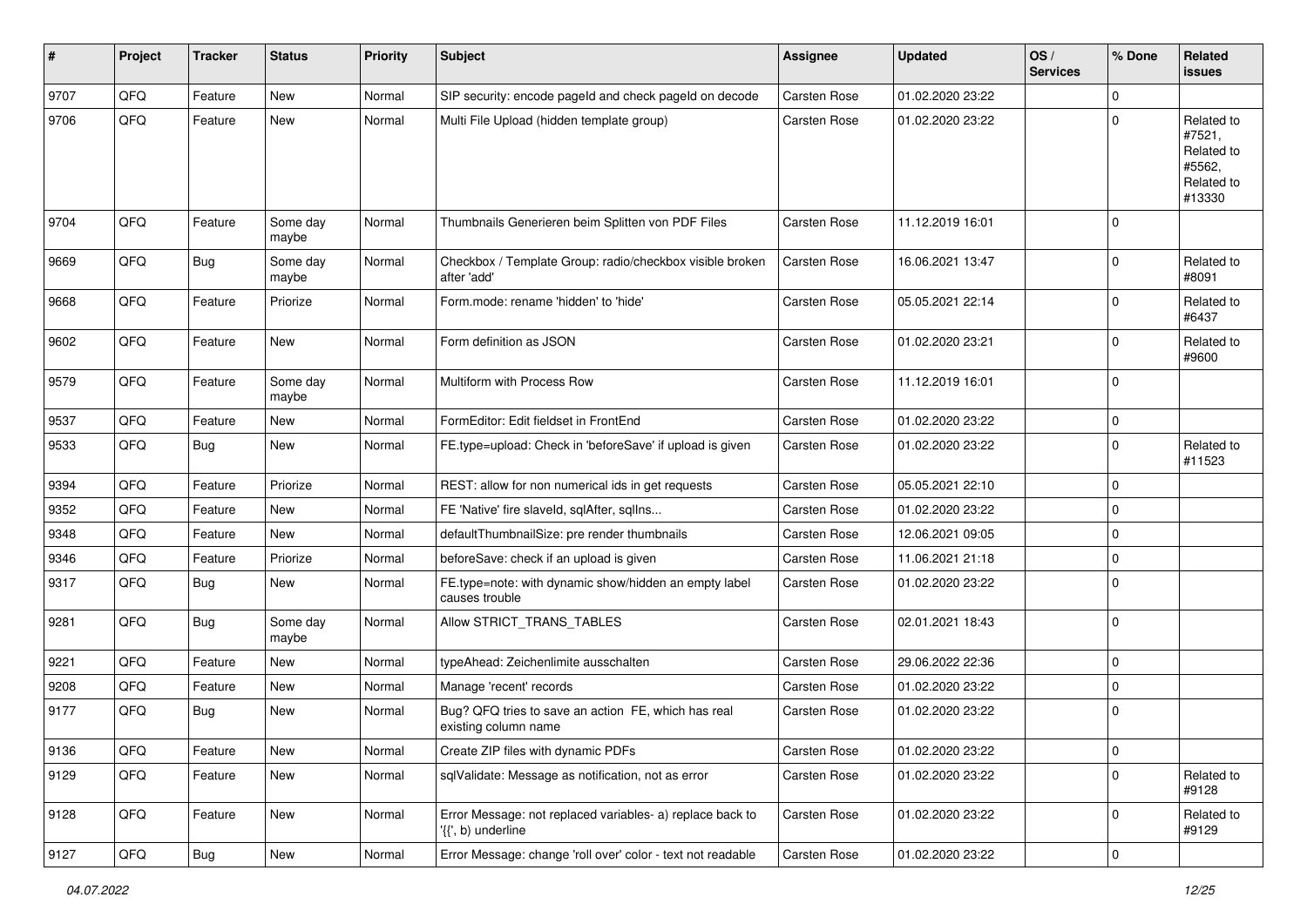| #    | Project | <b>Tracker</b> | <b>Status</b>     | <b>Priority</b> | <b>Subject</b>                                                                                         | <b>Assignee</b>     | <b>Updated</b>   | OS/<br><b>Services</b> | % Done      | Related<br><b>issues</b> |
|------|---------|----------------|-------------------|-----------------|--------------------------------------------------------------------------------------------------------|---------------------|------------------|------------------------|-------------|--------------------------|
| 9077 | QFQ     | <b>Bug</b>     | <b>New</b>        | Normal          | typeAheadSql: report broken SQL                                                                        | <b>Carsten Rose</b> | 29.06.2022 22:35 |                        | $\Omega$    | Related to<br>#4018      |
| 9013 | QFQ     | Bug            | New               | Normal          | Error in Twig template not handled                                                                     | Carsten Rose        | 20.10.2021 13:43 |                        | $\mathbf 0$ |                          |
| 8975 | QFQ     | Feature        | <b>New</b>        | Normal          | Report Notation: 2.0                                                                                   | Carsten Rose        | 01.02.2020 23:22 |                        | $\Omega$    | Related to<br>#8963      |
| 8963 | QFQ     | Feature        | Priorize          | Normal          | Setting values in a store: flexible way                                                                | Carsten Rose        | 05.05.2021 22:10 |                        | $\mathbf 0$ | Related to<br>#8975      |
| 8894 | QFQ     | Feature        | Some day<br>maybe | Normal          | Documentation Tags Usable in QFQ Application                                                           | Carsten Rose        | 11.12.2019 16:01 |                        | $\Omega$    |                          |
| 8892 | QFQ     | Feature        | Some day<br>maybe | Normal          | Display and Edit SQL Comments in Form Editor                                                           | <b>Carsten Rose</b> | 11.12.2019 16:01 |                        | $\mathbf 0$ |                          |
| 8806 | QFQ     | Feature        | <b>New</b>        | Normal          | SQL Function nl2br                                                                                     | Carsten Rose        | 01.02.2020 23:22 |                        | $\Omega$    |                          |
| 8719 | QFQ     | Feature        | <b>New</b>        | Normal          | extraButtonLock: add support for 0/1                                                                   | Carsten Rose        | 01.02.2020 23:22 |                        | $\pmb{0}$   |                          |
| 8702 | QFQ     | Feature        | <b>New</b>        | Normal          | Load Record which is locked: missing user info                                                         | <b>Carsten Rose</b> | 11.12.2019 16:16 |                        | $\mathbf 0$ | Related to<br>#9789      |
| 8586 | QFQ     | Feature        | Some day<br>maybe | Normal          | QFQ: Enhance Error message for 'record not found'                                                      | Carsten Rose        | 16.09.2021 15:10 |                        | $\Omega$    |                          |
| 8585 | QFQ     | Feature        | Priorize          | Normal          | Enhance Error message for 'unknown form'                                                               | Carsten Rose        | 01.02.2020 10:13 |                        | $\Omega$    |                          |
| 8584 | QFQ     | Feature        | Priorize          | Normal          | FE 'Action' - never assign to Container (except Template<br>Group)                                     | Carsten Rose        | 01.02.2020 10:13 |                        | $\mathbf 0$ |                          |
| 8520 | QFQ     | Feature        | Some day<br>maybe | Normal          | Bring QFQ to Composer                                                                                  | <b>Carsten Rose</b> | 16.09.2021 15:10 |                        | $\mathbf 0$ |                          |
| 8336 | QFQ     | Feature        | <b>New</b>        | Normal          | Form > modified > Close New: a) Optional disable popup, b)<br>custom text, c) mode on save: close stay | Carsten Rose        | 01.02.2020 23:22 |                        | $\mathbf 0$ | Related to<br>#8335      |
| 8277 | QFQ     | Feature        | Priorize          | Normal          | fe.parameter.default=                                                                                  | Carsten Rose        | 01.02.2020 23:17 |                        | $\mathbf 0$ | Related to<br>#8113      |
| 8217 | QFQ     | Feature        | <b>New</b>        | Normal          | if-elseif-else construct                                                                               | Carsten Rose        | 16.03.2021 18:41 |                        | $\Omega$    | Related to<br>#10716     |
| 8187 | QFQ     | Feature        | <b>New</b>        | Normal          | Subrecord: enable/hide new button - make new/edit/delete<br>customizeable.                             | <b>Carsten Rose</b> | 06.03.2021 18:44 |                        | $\mathbf 0$ | Related to<br>#11326     |
| 8106 | QFQ     | <b>Bug</b>     | Some day<br>maybe | Normal          | Dynamic Update: Feld kann nicht auf empty zurückgesetzt<br>werden                                      | <b>Carsten Rose</b> | 11.12.2019 16:01 |                        | $\Omega$    |                          |
| 8101 | QFQ     | Feature        | Some day<br>maybe | Normal          | Password hash: support further hashing methods                                                         | Carsten Rose        | 16.09.2021 15:10 |                        | $\mathbf 0$ |                          |
| 8089 | QFQ     | Feature        | <b>New</b>        | Normal          | Copy/Paste for FormElements                                                                            | <b>Carsten Rose</b> | 01.02.2020 23:22 |                        | $\mathbf 0$ |                          |
| 8049 | QFQ     | <b>Bug</b>     | New               | Normal          | FE.type=note, column 'value': text moves some pixel to top<br>after save                               | <b>Carsten Rose</b> | 01.02.2020 23:22 |                        | $\pmb{0}$   |                          |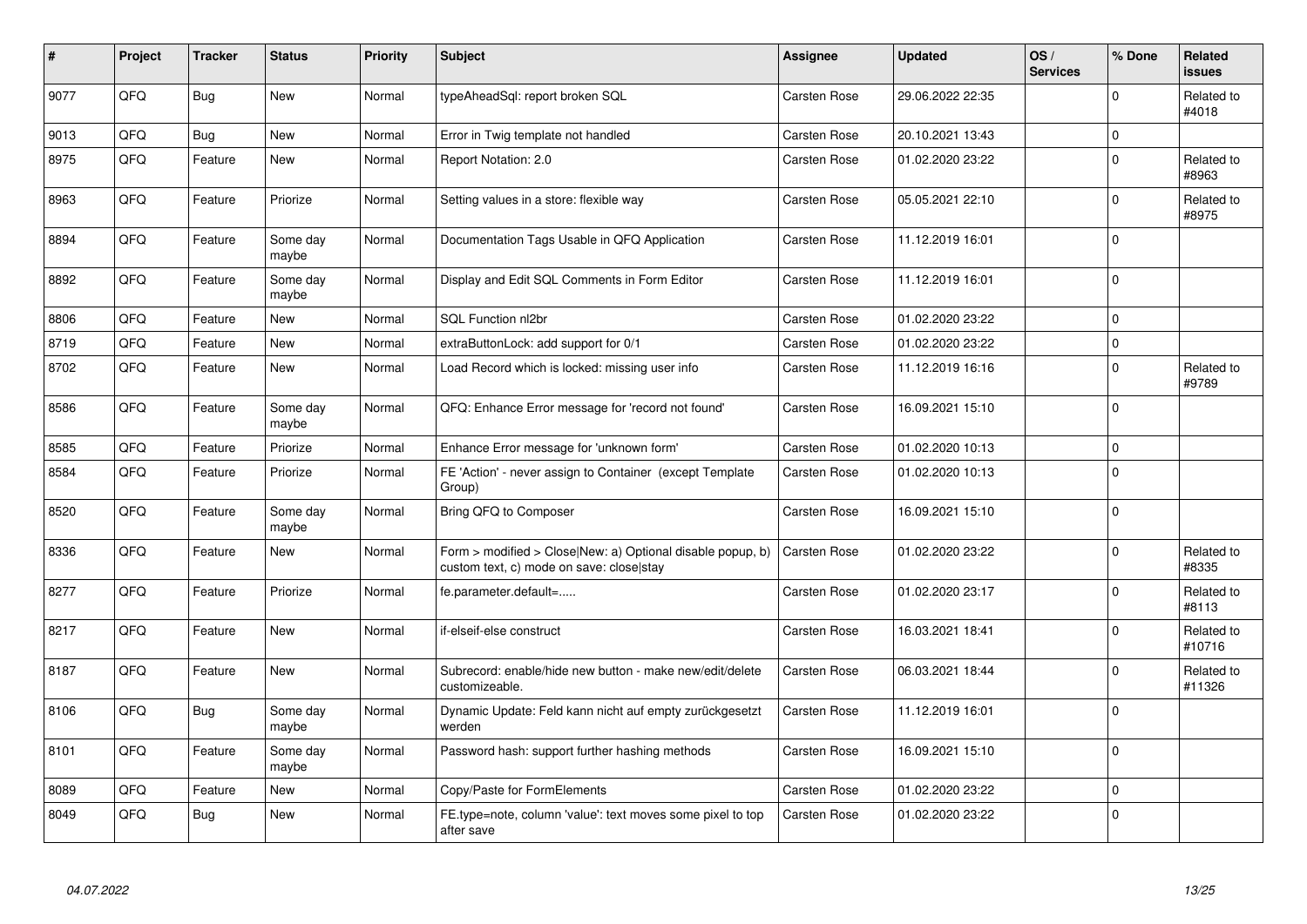| ∦    | Project | <b>Tracker</b> | <b>Status</b> | <b>Priority</b> | Subject                                                                                               | Assignee     | <b>Updated</b>   | OS/<br><b>Services</b> | % Done      | Related<br><b>issues</b> |
|------|---------|----------------|---------------|-----------------|-------------------------------------------------------------------------------------------------------|--------------|------------------|------------------------|-------------|--------------------------|
| 8044 | QFQ     | Feature        | Priorize      | Normal          | Transaction: a) Form, b) Report                                                                       | Carsten Rose | 05.05.2021 22:14 |                        | $\Omega$    | Related to<br>#8043      |
| 8037 | QFQ     | Bug            | Priorize      | Normal          | FE.type=upload (advanced mode): {{slaveld:V}} missing<br>during dynamic update                        | Carsten Rose | 01.02.2020 10:13 |                        | $\Omega$    |                          |
| 8034 | QFQ     | Feature        | Priorize      | Normal          | FormElement 'data': 22.22.2222 should not be accepted                                                 | Carsten Rose | 01.02.2020 10:13 |                        | $\mathbf 0$ |                          |
| 7924 | QFQ     | Feature        | New           | Normal          | Radio/Checkbox with Tooltip                                                                           | Carsten Rose | 01.02.2020 23:22 |                        | $\mathbf 0$ |                          |
| 7920 | QFQ     | Feature        | New           | Normal          | FE: Syntax Highlight, Zeinlenumbruch                                                                  | Carsten Rose | 01.02.2020 10:03 |                        | $\mathbf 0$ |                          |
| 7890 | QFQ     | <b>Bug</b>     | New           | Normal          | FormElement 'required': extraButtonInfo not aligned                                                   | Carsten Rose | 11.06.2021 21:17 |                        | $\mathbf 0$ | Related to<br>#11517     |
| 7812 | QFQ     | Feature        | <b>New</b>    | Normal          | FE 'Subrecord' - new option 'subrecordShowFilter',<br>'subrecordPaging'                               | Carsten Rose | 01.02.2020 23:22 |                        | $\mathbf 0$ |                          |
| 7795 | QFQ     | <b>Bug</b>     | <b>New</b>    | Normal          | Readonly Form: Typeahead-Felder                                                                       | Carsten Rose | 01.02.2020 23:22 |                        | $\mathbf 0$ | Related to<br>#10640     |
| 7685 | QFQ     | Bug            | <b>New</b>    | Normal          | Open FormElement from QFQ error message and save<br>modified record: error about missing {{formId:F}} | Carsten Rose | 01.02.2020 23:22 |                        | $\Omega$    |                          |
| 7683 | QFQ     | Feature        | <b>New</b>    | Normal          | Special column names in '{{ SELECT  AS _link }}' should<br>be detected                                | Carsten Rose | 01.02.2020 23:21 |                        | $\mathbf 0$ |                          |
| 7681 | QFQ     | Feature        | <b>New</b>    | Normal          | Optional switch off 'check for modified record'                                                       | Carsten Rose | 01.02.2020 23:21 |                        | $\mathbf 0$ |                          |
| 7660 | QFQ     | Feature        | New           | Normal          | IMAP: import mails to DB, move / delete mails                                                         | Carsten Rose | 01.02.2020 09:52 |                        | $\mathbf 0$ |                          |
| 7656 | QFQ     | <b>Bug</b>     | Priorize      | Normal          | FE with required, 'pattern' and 'extraButtonLock': always<br>complain about missing value             | Carsten Rose | 01.02.2020 10:13 |                        | $\mathbf 0$ |                          |
| 7630 | QFQ     | Feature        | Priorize      | Normal          | detailed error message for simple upload                                                              | Carsten Rose | 01.02.2020 10:13 |                        | $\Omega$    |                          |
| 7616 | QFQ     | <b>Bug</b>     | Priorize      | Normal          | Selectlist with Enum & Dynamic Update                                                                 | Carsten Rose | 01.02.2020 10:13 |                        | $\mathbf 0$ |                          |
| 7574 | QFQ     | <b>Bug</b>     | New           | Normal          | Substitute error: form element not reported / dont parse<br>Form.note                                 | Carsten Rose | 01.02.2020 23:21 |                        | $\Omega$    |                          |
| 7547 | QFQ     | <b>Bug</b>     | <b>New</b>    | Normal          | Error Message in afterSave: wrong parameter column<br>reported                                        | Carsten Rose | 01.02.2020 23:22 |                        | $\mathbf 0$ |                          |
| 7524 | QFQ     | Bug            | <b>New</b>    | Normal          | QFQ throws a 'General Error' if 'fileadmin/protected/log/' is<br>not writeable                        | Carsten Rose | 01.02.2020 23:22 |                        | $\Omega$    |                          |
| 7522 | QFQ     | Feature        | Priorize      | Normal          | Inserting default index.html to folder (Avoid Apache<br>Indexing)                                     | Carsten Rose | 01.02.2020 10:13 |                        | $\mathbf 0$ |                          |
| 7521 | QFQ     | Feature        | New           | Normal          | TemplateGroup: fe.type=upload                                                                         | Carsten Rose | 01.02.2020 23:21 |                        | $\mathbf 0$ | Related to<br>#9706      |
| 7520 | QFQ     | Feature        | New           | Normal          | QR Code:  AS _qr ( AS _link)                                                                          | Carsten Rose | 01.02.2020 23:22 |                        | $\mathbf 0$ |                          |
| 7519 | QFQ     | Feature        | New           | Normal          | Select: Multi                                                                                         | Carsten Rose | 01.02.2020 23:22 |                        | $\mathbf 0$ |                          |
| 7513 | QFQ     | <b>Bug</b>     | New           | Normal          | Radios not correct aligned                                                                            | Carsten Rose | 01.02.2020 23:22 |                        | $\mathbf 0$ |                          |
| 7512 | QFQ     | <b>Bug</b>     | New           | Normal          | FE: inputType=number >> 'pattern' is not respected                                                    | Carsten Rose | 01.02.2020 23:22 |                        | $\mathbf 0$ |                          |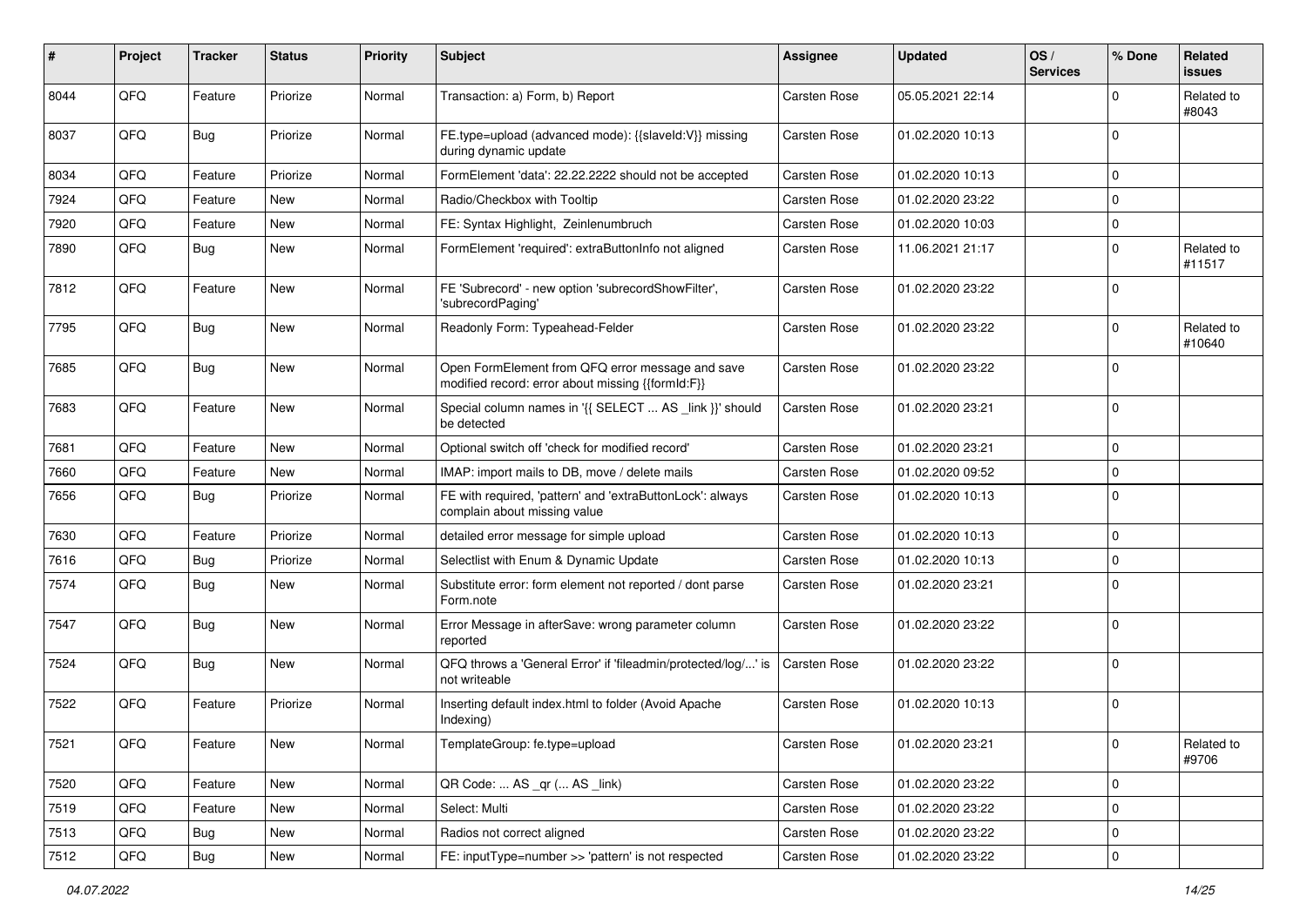| #    | Project | <b>Tracker</b> | <b>Status</b>     | <b>Priority</b> | <b>Subject</b>                                                                                                               | Assignee     | <b>Updated</b>   | OS/<br><b>Services</b> | % Done      | Related<br>issues         |
|------|---------|----------------|-------------------|-----------------|------------------------------------------------------------------------------------------------------------------------------|--------------|------------------|------------------------|-------------|---------------------------|
| 7481 | QFQ     | Feature        | New               | Normal          | Detect 'BaseUrl' automatically                                                                                               | Carsten Rose | 01.02.2020 23:21 |                        | $\Omega$    |                           |
| 7480 | QFQ     | Feature        | New               | Normal          | Record History (Undo / Redo)                                                                                                 | Carsten Rose | 11.12.2019 16:16 |                        | $\mathbf 0$ | Related to<br>#2361       |
| 7453 | QFQ     | Feature        | Some day<br>maybe | Normal          | import / export forms QFQ                                                                                                    | Carsten Rose | 16.09.2021 15:10 |                        | $\mathbf 0$ |                           |
| 7452 | QFQ     | Feature        | Some day<br>maybe | Normal          | automate deployment new QFQ version                                                                                          | Carsten Rose | 16.09.2021 15:10 |                        | $\mathbf 0$ |                           |
| 7342 | QFQ     | Feature        | New               | Normal          | add content = hide_this                                                                                                      | Carsten Rose | 01.02.2020 23:21 |                        | $\mathbf 0$ |                           |
| 7336 | QFQ     | Feature        | Some day<br>maybe | Normal          | PDF Upload: disallow PDFs with specific Meta information                                                                     | Carsten Rose | 11.12.2019 16:01 |                        | $\mathbf 0$ |                           |
| 7290 | QFQ     | Feature        | Priorize          | Normal          | FormEditor: title as textarea if LEN(title)>60                                                                               | Carsten Rose | 01.02.2020 10:13 |                        | $\mathbf 0$ | Blocked by<br>#7682       |
| 7280 | QFQ     | Feature        | New               | Normal          | recently used table                                                                                                          | Carsten Rose | 01.02.2020 23:21 |                        | $\mathbf 0$ |                           |
| 7261 | QFQ     | <b>Bug</b>     | <b>New</b>        | Normal          | Report pathFilename for user without path, only the filename                                                                 | Carsten Rose | 01.02.2020 23:21 |                        | $\mathbf 0$ |                           |
| 7239 | QFQ     | Feature        | <b>New</b>        | Normal          | TinyMCE: html tag whitelist                                                                                                  | Carsten Rose | 01.02.2020 23:21 |                        | $\mathbf 0$ | Related to<br>#14320      |
| 7219 | QFQ     | Bug            | <b>New</b>        | Normal          | typeSheadSql / typeAheadSqlPrefetch: change to curly<br>braces                                                               | Carsten Rose | 01.02.2020 23:21 |                        | $\mathbf 0$ |                           |
| 7217 | QFQ     | Feature        | Priorize          | Normal          | Download: notice User if `_sip=?` is missing                                                                                 | Carsten Rose | 01.02.2020 10:13 |                        | $\mathbf 0$ |                           |
| 7175 | QFQ     | Feature        | <b>New</b>        | Normal          | Upload: md5 hash as filename                                                                                                 | Carsten Rose | 01.02.2020 23:21 |                        | $\mathbf 0$ |                           |
| 7119 | QFQ     | Feature        | New               | Normal          | Upload: scaleDownWidth, scaleDownHeight                                                                                      | Carsten Rose | 01.02.2020 23:21 |                        | $\mathbf 0$ |                           |
| 7109 | QFQ     | Feature        | New               | Normal          | Dynamic Updates: row/element hide                                                                                            | Carsten Rose | 01.02.2020 23:22 |                        | $\mathbf 0$ | Has<br>duplicate<br>#4081 |
| 7107 | QFQ     | Feature        | Some day<br>maybe | Normal          | Showcase Registration Tool: Anmeldung / Administration :<br>Liste Anmeldungen / Emaileinaldung                               | Carsten Rose | 11.12.2019 16:01 |                        | $\mathbf 0$ |                           |
| 7102 | QFQ     | Feature        | New               | Normal          | Comment sign in report: '#' and '--'                                                                                         | Carsten Rose | 01.02.2020 23:21 |                        | $\mathbf 0$ |                           |
| 7099 | QFQ     | Feature        | <b>New</b>        | Normal          | Redesign FormEditor                                                                                                          | Carsten Rose | 01.02.2020 23:21 |                        | $\mathbf 0$ |                           |
| 7014 | QFQ     | <b>Bug</b>     | New               | Normal          | Sending invalid emails succeeds when<br>debug.redirectAllMailTo is set                                                       | Carsten Rose | 01.02.2020 23:21 |                        | $\mathbf 0$ |                           |
| 7002 | QFQ     | <b>Bug</b>     | New               | Normal          | Dynamic Update: row does not disappear / appear                                                                              | Carsten Rose | 01.02.2020 23:22 |                        | $\mathbf 0$ |                           |
| 6998 | QFQ     | Feature        | Priorize          | Normal          | Form: with debug=on show column information as tooltip of<br>column label                                                    | Carsten Rose | 01.02.2020 10:13 |                        | $\pmb{0}$   |                           |
| 6912 | QFQ     | <b>Bug</b>     | New               | Normal          | error Message Var 'deadline' already set in SIP - in Form<br>with FE.value={{deadline:R:::{{deadlinePeriod:Y}}}}             | Carsten Rose | 01.02.2020 23:21 |                        | $\mathbf 0$ |                           |
| 6855 | QFQ     | Feature        | New               | Normal          | With {{feUser:U}}!={{feUser:T}}: Save / Delete: only possible  <br>with {{feUserSave:U}}='yes' and '{{feUserDelete:U}}='yes' | Carsten Rose | 01.02.2020 23:21 |                        | $\mathbf 0$ |                           |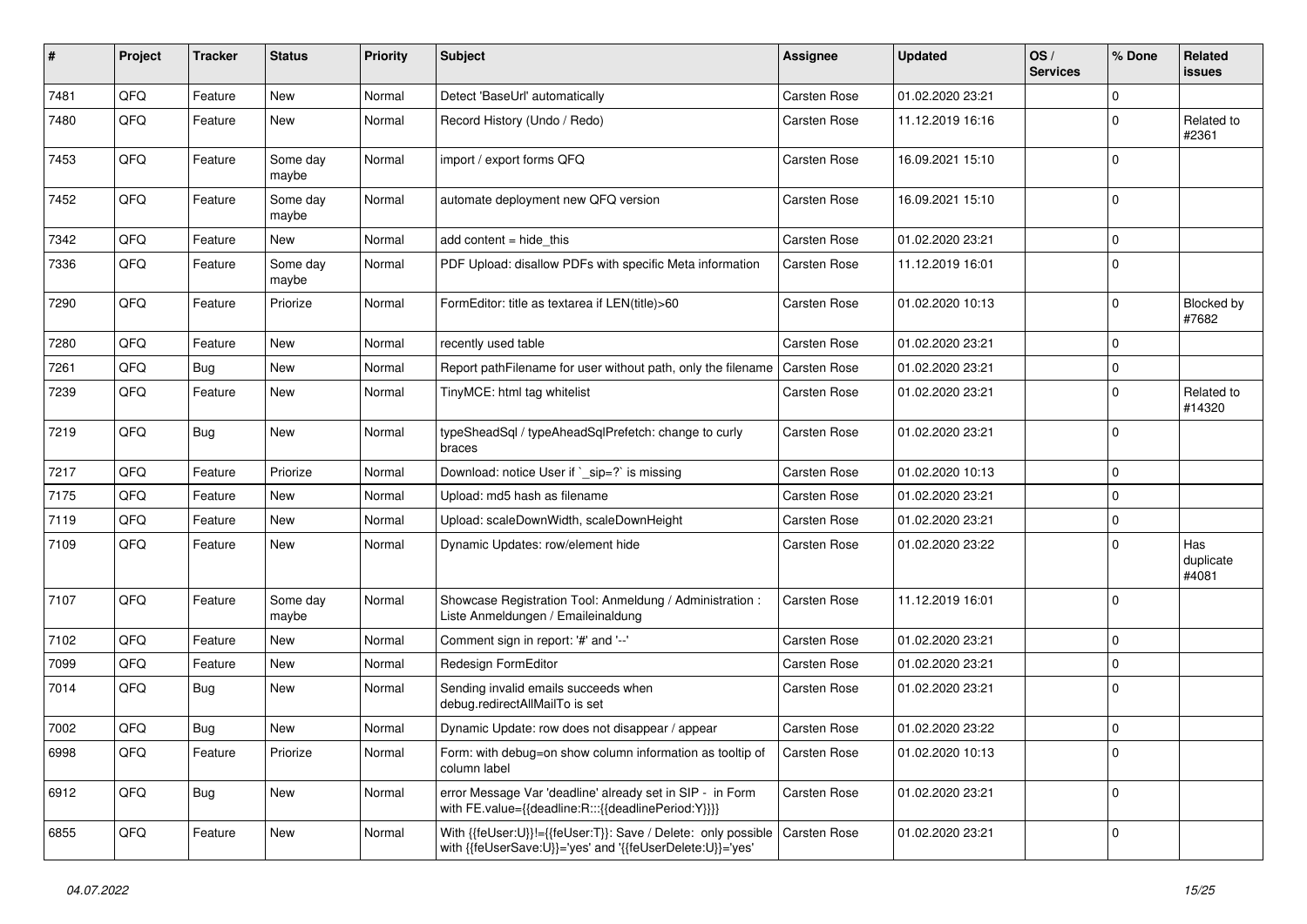| ∦    | Project | <b>Tracker</b> | <b>Status</b>     | <b>Priority</b> | <b>Subject</b>                                                                                        | Assignee            | <b>Updated</b>   | OS/<br><b>Services</b> | % Done      | Related<br><b>issues</b>                    |
|------|---------|----------------|-------------------|-----------------|-------------------------------------------------------------------------------------------------------|---------------------|------------------|------------------------|-------------|---------------------------------------------|
| 6765 | QFQ     | Feature        | <b>New</b>        | Normal          | Moeglichkeit via QFQ eigene Logs zu schreiben                                                         | Carsten Rose        | 01.02.2020 23:21 |                        | $\mathbf 0$ |                                             |
| 6723 | QFQ     | Feature        | <b>New</b>        | Normal          | Report QFQ Installation and Version                                                                   | Carsten Rose        | 12.06.2021 09:07 |                        | $\mathbf 0$ |                                             |
| 6715 | QFQ     | Feature        | Some day<br>maybe | Normal          | Code-Refactoring: dbArray vereinheitlichen                                                            | Carsten Rose        | 11.12.2019 16:02 |                        | $\mathbf 0$ |                                             |
| 6677 | QFQ     | Bug            | New               | Normal          | Error message FE Action Element: no/wrong FE reference<br>who cause the problem.                      | Carsten Rose        | 01.02.2020 23:21 |                        | $\mathbf 0$ |                                             |
| 6602 | QFQ     | Feature        | <b>New</b>        | Normal          | Formlet: in Report auf Mausklick ein mini-form oeffnen                                                | Carsten Rose        | 11.12.2019 16:16 |                        | $\pmb{0}$   |                                             |
| 6594 | QFQ     | Feature        | <b>New</b>        | Normal          | Excel: on download, check if there is a valid sip                                                     | Carsten Rose        | 01.02.2020 23:21 |                        | $\pmb{0}$   |                                             |
| 6574 | QFQ     | <b>Bug</b>     | Priorize          | Normal          | qfq.log: Fehlermeldung wurde angezeigt, aber nicht geloggt                                            | Carsten Rose        | 01.02.2020 10:13 |                        | $\pmb{0}$   |                                             |
| 6483 | QFQ     | <b>Bug</b>     | <b>New</b>        | Normal          | R Store funktioniert nicht bei 'Report Notation' im FE                                                | Carsten Rose        | 01.02.2020 23:21 |                        | $\mathbf 0$ |                                             |
| 6462 | QFQ     | Bug            | <b>New</b>        | Normal          | File Upload: Nutzlose Fehlermeldung wenn Datei zu gross                                               | Carsten Rose        | 01.02.2020 23:21 |                        | $\Omega$    | Related to<br>#6139                         |
| 6437 | QFQ     | Feature        | <b>New</b>        | Normal          | Neuer Mode Button bei FormElementen                                                                   | Carsten Rose        | 01.02.2020 23:21 |                        | $\mathbf 0$ | Related to<br>#9668,<br>Blocked by<br>#9678 |
| 6292 | QFQ     | Feature        | <b>New</b>        | Normal          | Download: File speichern mit Hash aber original Filename in<br>der Datenbank vermerken fuer Downloads | <b>Carsten Rose</b> | 01.02.2020 23:21 |                        | $\mathbf 0$ |                                             |
| 6289 | QFQ     | Feature        | <b>New</b>        | Normal          | Form: Log                                                                                             | Carsten Rose        | 01.02.2020 23:21 |                        | $\mathbf 0$ |                                             |
| 6261 | QFQ     | Feature        | New               | Normal          | Persistent SIP                                                                                        | Carsten Rose        | 12.06.2021 09:07 |                        | $\mathbf 0$ | Related to<br>#10819                        |
| 6250 | QFQ     | Feature        | In Progress       | Normal          | Enhance layout: a) Subrecord, b) Subrecord-Title                                                      | Carsten Rose        | 01.02.2020 23:22 |                        | $\mathbf 0$ | Related to<br>#5391                         |
| 5991 | QFQ     | Bug            | Some day<br>maybe | Normal          | URLs with ' ' or long parameter are problematic                                                       | Carsten Rose        | 01.02.2020 23:19 |                        | $\mathbf 0$ |                                             |
| 5983 | QFQ     | Feature        | Some day<br>maybe | Normal          | Form Submit (save & update): normalize date/-time FE                                                  | Carsten Rose        | 01.02.2020 23:19 |                        | $\mathbf 0$ |                                             |
| 5942 | QFQ     | Feature        | Priorize          | Normal          | 'L' and 'type': append to links, generate via '_link' by using<br>'u:' .                              | Carsten Rose        | 01.02.2020 10:13 |                        | $\pmb{0}$   |                                             |
| 5894 | QFQ     | Feature        | Feedback          | Normal          | Typeahead in Report: show/hide rows dynamically                                                       | Carsten Rose        | 18.02.2022 08:50 |                        | $\mathbf 0$ | Related to<br>#5893.<br>Related to<br>#5885 |
| 5852 | QFQ     | Feature        | Some day<br>maybe | Normal          | Logging: mail.log / sql.log - im FE anzeigen und via AJAX<br>aktualisieren                            | Carsten Rose        | 01.02.2020 23:19 |                        | $\mathbf 0$ | Related to<br>#5885                         |
| 5782 | QFQ     | Feature        | <b>New</b>        | Normal          | NextCloud API                                                                                         | Carsten Rose        | 01.02.2020 10:02 |                        | $\mathbf 0$ |                                             |
| 5768 | QFQ     | <b>Bug</b>     | Some day<br>maybe | Normal          | '{{pageLanguage:T}}' missing if QFQ is called via api                                                 | Carsten Rose        | 01.02.2020 23:19 |                        | $\mathbf 0$ |                                             |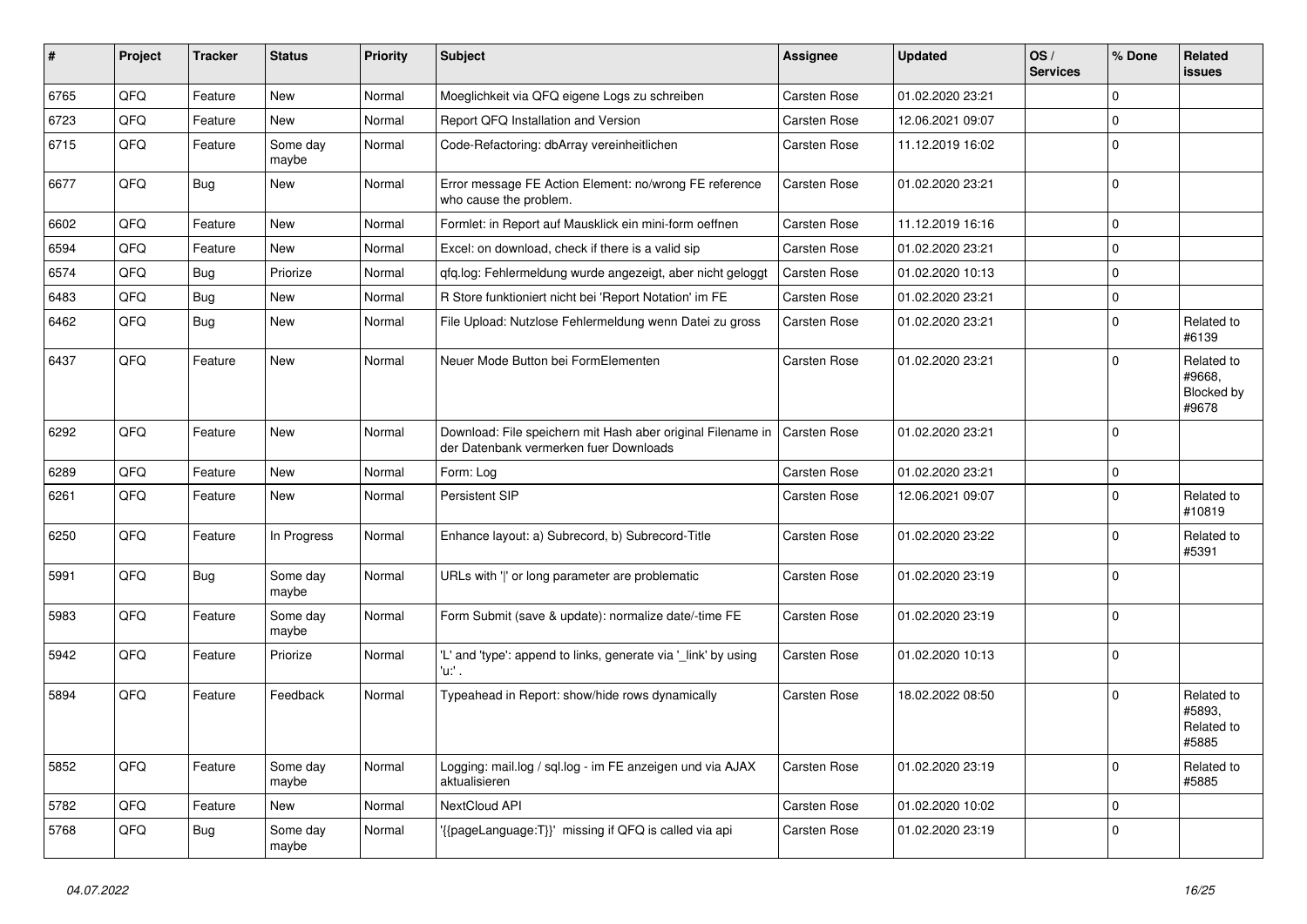| ∦    | Project | <b>Tracker</b> | <b>Status</b>     | <b>Priority</b> | <b>Subject</b>                                                                                                       | <b>Assignee</b>     | Updated          | OS/<br><b>Services</b> | % Done      | Related<br><b>issues</b>                    |
|------|---------|----------------|-------------------|-----------------|----------------------------------------------------------------------------------------------------------------------|---------------------|------------------|------------------------|-------------|---------------------------------------------|
| 5706 | QFQ     | Bug            | Some day<br>maybe | Normal          | upload: fileDestination needs to be sanatized                                                                        | Carsten Rose        | 01.02.2020 23:19 |                        | $\Omega$    |                                             |
| 5695 | QFQ     | Feature        | In Progress       | Normal          | <b>Multiform</b>                                                                                                     | Carsten Rose        | 02.01.2021 18:38 |                        | $\pmb{0}$   |                                             |
| 5665 | QFQ     | Feature        | Some day<br>maybe | Normal          | Versuch das '{{!' nicht mehr noetig ist.                                                                             | Carsten Rose        | 01.02.2020 23:20 |                        | $\Omega$    | Related to<br>#7432,<br>Related to<br>#7434 |
| 5579 | QFQ     | Feature        | Some day<br>maybe | Normal          | Enhance Doc / Presentation: variable type 'link column type'                                                         | Carsten Rose        | 01.02.2020 23:19 |                        | $\Omega$    |                                             |
| 5576 | QFQ     | Bug            | New               | Normal          | Using MySQL 'DROP' requires privilege - wich is not really<br>necessary.                                             | Carsten Rose        | 01.02.2020 23:21 |                        | $\Omega$    |                                             |
| 5559 | QFQ     | <b>Bug</b>     | <b>New</b>        | Normal          | FE.type = Upload: 'accept' might contain variables                                                                   | <b>Carsten Rose</b> | 11.05.2020 21:23 |                        | $\mathbf 0$ |                                             |
| 5557 | QFQ     | Bug            | Some day<br>maybe | Normal          | Form load: STORE RECORD filled, but should be empty                                                                  | Carsten Rose        | 01.02.2020 23:19 |                        | $\Omega$    |                                             |
| 5548 | QFQ     | Feature        | Some day<br>maybe | Normal          | 801 Textfiles/Scriptfiles als Thumbnail                                                                              | Carsten Rose        | 07.03.2022 16:26 |                        | $\mathbf 0$ |                                             |
| 5480 | QFQ     | Feature        | Some day<br>maybe | Normal          | QFQ: Dokumentation mit Screenshots versehen                                                                          | <b>Carsten Rose</b> | 01.02.2020 23:20 |                        | $\mathbf 0$ | Related to<br>#9879                         |
| 5428 | QFQ     | Feature        | Some day<br>maybe | Normal          | secure thumbnail: late render on access.                                                                             | <b>Carsten Rose</b> | 01.02.2020 23:20 |                        | $\mathbf 0$ |                                             |
| 5345 | QFQ     | Feature        | <b>New</b>        | Normal          | Report: UPDATE / INSERT / DELETE statements should<br>trigger subqueries, depending on the result.                   | Carsten Rose        | 27.05.2020 16:11 |                        | $\Omega$    |                                             |
| 5305 | QFQ     | Bug            | <b>New</b>        | Normal          | Upload FormElement: nicht disabled by readonly Form                                                                  | <b>Carsten Rose</b> | 16.06.2021 13:43 |                        | $\Omega$    | Related to<br>#9347,<br>Related to<br>#9834 |
| 5132 | QFQ     | Feature        | Some day<br>maybe | Normal          | Error Message sendmail missing attachment: more details                                                              | Carsten Rose        | 01.02.2020 23:19 |                        | $\Omega$    |                                             |
| 5131 | QFQ     | Feature        | <b>New</b>        | Normal          | Activate Spin Gear ('wait/busy' indicator) via LINK attribute                                                        | <b>Carsten Rose</b> | 01.02.2020 23:21 |                        | $\mathbf 0$ |                                             |
| 5021 | QFQ     | <b>Bug</b>     | Some day<br>maybe | Normal          | FE.typ=extra - during save displays error 'datum2' already<br>filled in STORE_SIP - the value is stored nevertheless | <b>Carsten Rose</b> | 01.02.2020 23:19 |                        | $\Omega$    | Related to<br>#3875                         |
| 4956 | QFQ     | Feature        | Some day<br>maybe | Normal          | Sendmail: Benutzerdefinierte Headers                                                                                 | <b>Carsten Rose</b> | 11.12.2019 16:02 |                        | $\mathbf 0$ |                                             |
| 4872 | QFQ     | Feature        | Some day<br>maybe | Normal          | Fields of Typo3 page available in STORE_TYPO3                                                                        | Carsten Rose        | 01.02.2020 23:19 |                        | $\Omega$    |                                             |
| 4869 | QFQ     | Feature        | Some day<br>maybe | Normal          | Dynamic Update (show, hide, readonly?, required?) for<br><b>Template Group Elements</b>                              | Carsten Rose        | 01.02.2020 23:19 |                        | $\Omega$    | Related to<br>#4865                         |
| 4839 | QFQ     | Feature        | Some day<br>maybe | Normal          | qfq-handle in <head> Abschnitt</head>                                                                                | <b>Carsten Rose</b> | 11.12.2019 16:02 |                        | $\mathbf 0$ |                                             |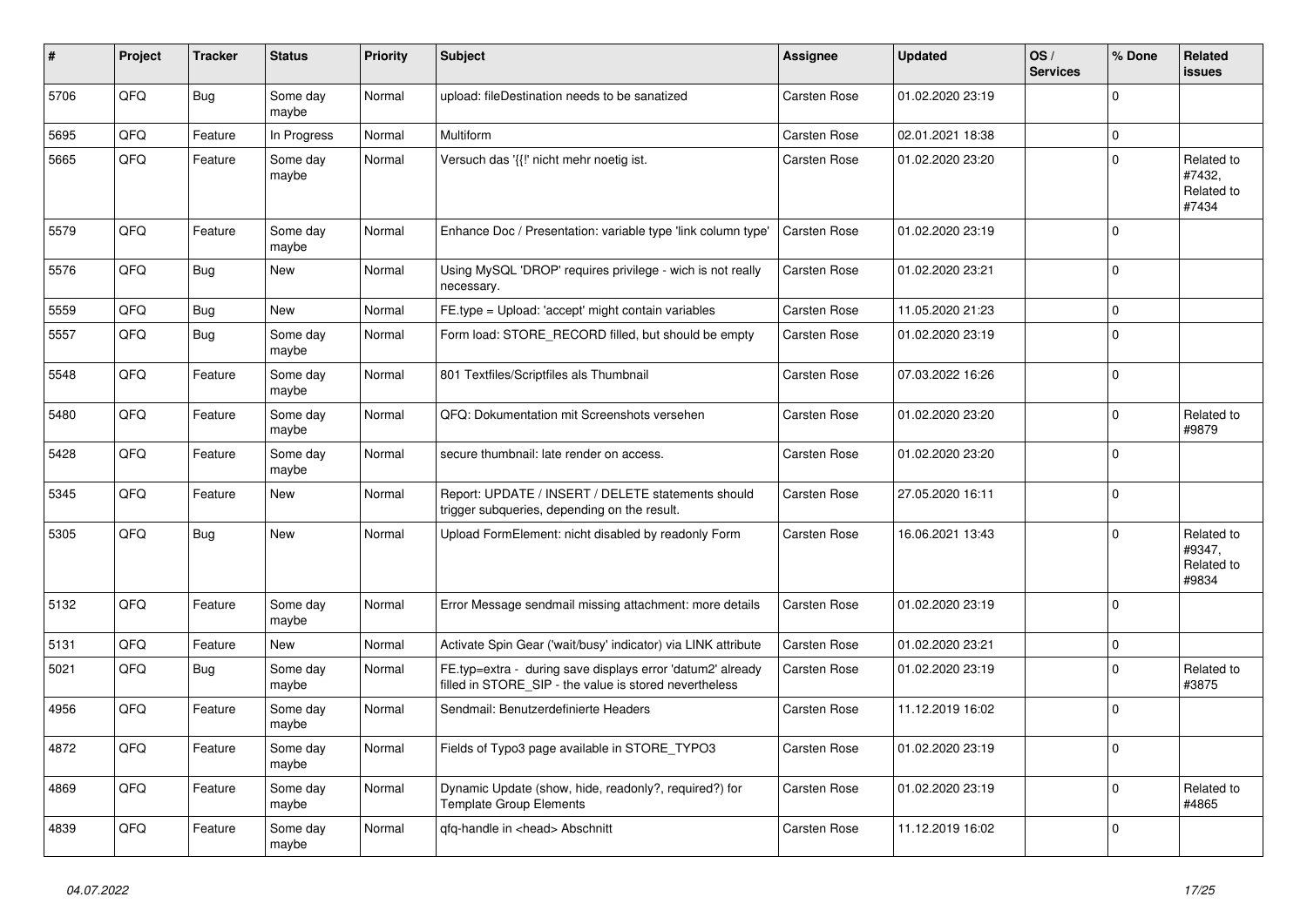| #    | Project | <b>Tracker</b> | <b>Status</b>     | <b>Priority</b> | <b>Subject</b>                                                                                                          | Assignee            | <b>Updated</b>   | OS/<br><b>Services</b> | % Done      | Related<br><b>issues</b>                       |
|------|---------|----------------|-------------------|-----------------|-------------------------------------------------------------------------------------------------------------------------|---------------------|------------------|------------------------|-------------|------------------------------------------------|
| 4771 | QFQ     | <b>Bug</b>     | Some day<br>maybe | Normal          | qfq: select-down-values empty after save (edit-form for<br>program administrators)                                      | Carsten Rose        | 01.02.2020 23:20 |                        | $\Omega$    | Related to<br>#4549, Has<br>duplicate<br>#4282 |
| 4757 | QFQ     | Feature        | Some day<br>maybe | Normal          | Test subrecord: download links ok? Links ok?                                                                            | Carsten Rose        | 01.02.2020 23:20 |                        | $\Omega$    |                                                |
| 4756 | QFQ     | <b>Bug</b>     | <b>New</b>        | Normal          | Form dirty even nothing changes                                                                                         | Carsten Rose        | 11.12.2019 16:16 |                        | $\mathbf 0$ |                                                |
| 4659 | QFQ     | <b>Bug</b>     | Some day<br>maybe | Normal          | infoButtonExtra                                                                                                         | Carsten Rose        | 01.02.2020 23:20 |                        | $\mathbf 0$ |                                                |
| 4652 | QFQ     | Feature        | Some day<br>maybe | Normal          | UZH CD: Weiterleitung auf benutzerdefinierte 403/404 Seite                                                              | Carsten Rose        | 01.02.2020 23:20 |                        | $\mathbf 0$ |                                                |
| 4651 | QFQ     | <b>Bug</b>     | Some day<br>maybe | Normal          | 'Loading document" Modal wird angezeigt bei uzhcd type=2<br>Ansicht                                                     | Carsten Rose        | 01.02.2020 23:20 |                        | $\mathbf 0$ |                                                |
| 4650 | QFQ     | Feature        | Some day<br>maybe | Normal          | Convert html to doc/rtf                                                                                                 | Carsten Rose        | 01.02.2020 23:20 |                        | $\Omega$    | Related to<br>#10704                           |
| 4606 | QFQ     | Feature        | Some day<br>maybe | Normal          | link: qualifier to render bootstrap button                                                                              | Carsten Rose        | 01.02.2020 23:19 |                        | $\mathbf 0$ |                                                |
| 4583 | QFQ     | <b>Bug</b>     | Some day<br>maybe | Normal          | Dynamic Update bei TypeAhead Feldern                                                                                    | <b>Carsten Rose</b> | 01.02.2020 23:19 |                        | $\mathbf 0$ |                                                |
| 4549 | QFQ     | <b>Bug</b>     | Some day<br>maybe | Normal          | TemplateGroups: FE.type SELECT loose selected value<br>after save                                                       | Carsten Rose        | 01.02.2020 23:20 |                        | $\mathbf 0$ | Related to<br>#4548,<br>Related to<br>#4771    |
| 4528 | QFQ     | <b>Bug</b>     | Some day<br>maybe | Normal          | extraButtonLock mit SQLAhead Bug                                                                                        | Carsten Rose        | 01.02.2020 23:19 |                        | $\mathbf 0$ |                                                |
| 4413 | QFQ     | Feature        | New               | Normal          | fieldset: show/hidden, modeSql, dynamicUpdate                                                                           | Carsten Rose        | 09.02.2022 15:19 |                        | $\mathbf 0$ |                                                |
| 4365 | QFQ     | Feature        | Some day<br>maybe | Normal          | Multi Language: new way of config                                                                                       | Carsten Rose        | 01.02.2020 23:20 |                        | $\mathbf 0$ |                                                |
| 4349 | QFQ     | Feature        | Some day<br>maybe | Normal          | link download: downloaded external URL to<br>deliver/concatenate - check mimetipe and handle it correctly               | Carsten Rose        | 11.12.2019 16:02 |                        | $\mathbf 0$ |                                                |
| 4343 | QFQ     | Feature        | Some day<br>maybe | Normal          | Link: Classifier to add 'attributes'                                                                                    | Carsten Rose        | 01.02.2020 23:20 |                        | $\mathbf 0$ | Related to<br>#14077                           |
| 4330 | QFQ     | Feature        | Some day<br>maybe | Normal          | Error Message: report missing {{ / }} in sqlUpdate, sqlInsert,<br>sqlDelete, sqlAfter, sqlBefore in FE action elements. | Carsten Rose        | 01.02.2020 23:20 |                        | $\mathbf 0$ |                                                |
| 4328 | QFQ     | <b>Bug</b>     | Some day<br>maybe | Normal          | Error Message: Show FE name/number on problems in FE                                                                    | Carsten Rose        | 01.02.2020 23:20 |                        | $\mathbf 0$ |                                                |
| 4293 | QFG     | <b>Bug</b>     | Some day<br>maybe | Normal          | Download broken if token 'd:' is missing - but no error<br>message                                                      | Carsten Rose        | 11.12.2019 16:03 |                        | $\mathbf 0$ | Related to<br>#7514                            |
| 4259 | QFQ     | Feature        | Some day<br>maybe | Normal          | Instant trigger a cron job                                                                                              | Carsten Rose        | 11.12.2019 16:03 |                        | $\mathbf 0$ |                                                |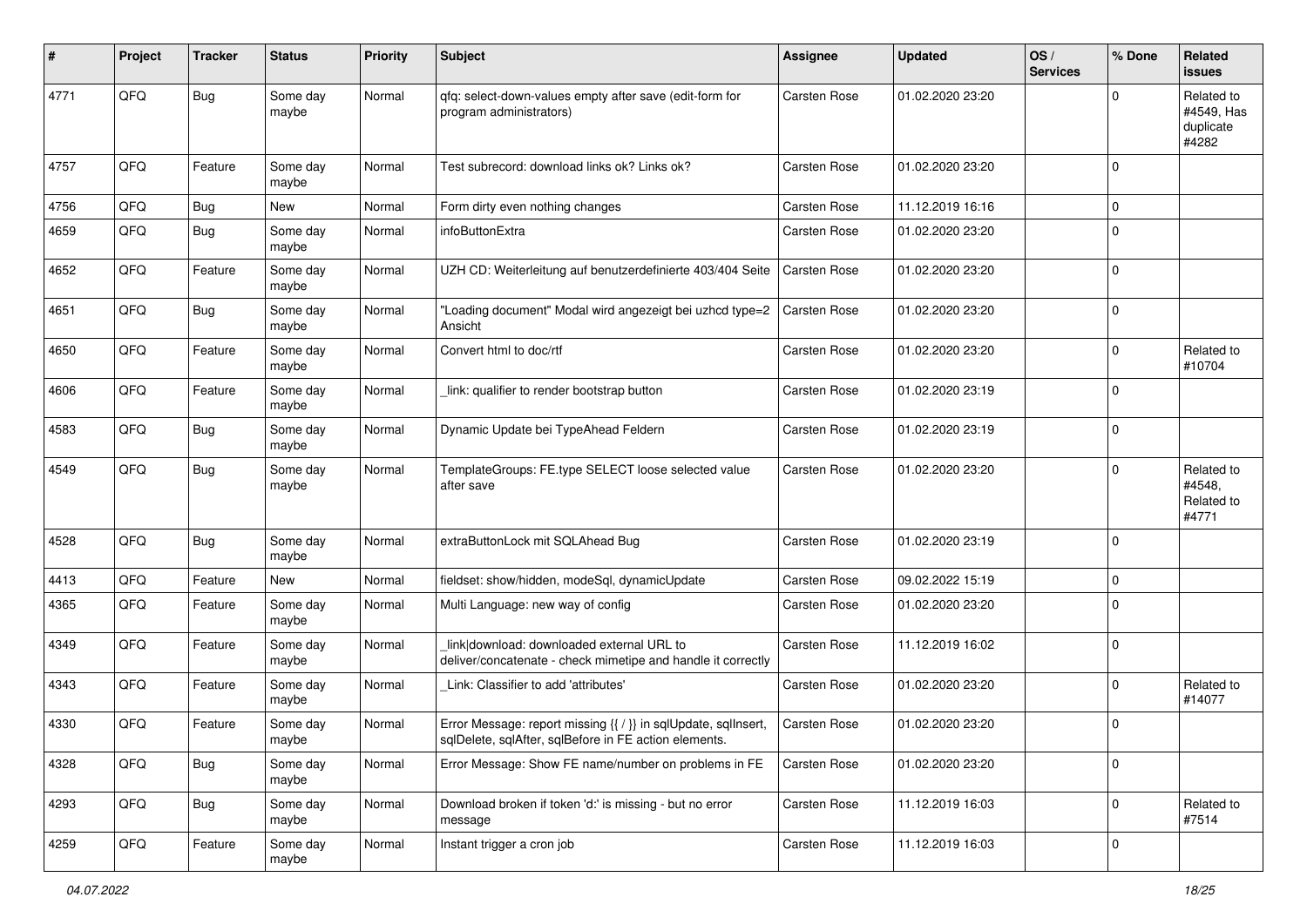| #    | Project | <b>Tracker</b> | <b>Status</b>     | <b>Priority</b> | <b>Subject</b>                                                                                                                      | <b>Assignee</b>     | <b>Updated</b>   | OS/<br><b>Services</b> | % Done      | Related<br><b>issues</b>                    |
|------|---------|----------------|-------------------|-----------------|-------------------------------------------------------------------------------------------------------------------------------------|---------------------|------------------|------------------------|-------------|---------------------------------------------|
| 4250 | QFQ     | Feature        | <b>New</b>        | Normal          | AutoCron in QFQ via PHP                                                                                                             | <b>Carsten Rose</b> | 01.02.2020 23:21 |                        | $\Omega$    | Related to<br>#3292,<br>Related to<br>#3291 |
| 4197 | QFQ     | Feature        | Some day<br>maybe | Normal          | Unit Test fuer JSON Stream von QuickFormQuery.php ><br>doForm()                                                                     | Carsten Rose        | 11.12.2019 16:03 |                        | $\Omega$    |                                             |
| 4092 | QFQ     | <b>Bug</b>     | Some day<br>maybe | Normal          | 1) Logging verbessern wann welches FE warum<br>ausgefuehrt wird, 2) Documentation: Best Practice Template<br>Group                  | Carsten Rose        | 01.02.2020 23:19 |                        | $\Omega$    | Related to<br>#3504                         |
| 4082 | QFQ     | Feature        | <b>New</b>        | Normal          | Dynamic Update: modeSql - useful default                                                                                            | <b>Carsten Rose</b> | 01.02.2020 23:22 |                        | $\mathbf 0$ |                                             |
| 4050 | QFQ     | Feature        | <b>New</b>        | Normal          | sql.log: 1) FormElement ID which causes a specific action,<br>2) Result in the same row.                                            | Carsten Rose        | 15.04.2020 11:35 |                        | $\Omega$    | Related to<br>#5458                         |
| 4026 | QFQ     | Feature        | Some day<br>maybe | Normal          | sqlLog.sql: log number of FE.id                                                                                                     | Carsten Rose        | 11.12.2019 16:03 |                        | $\Omega$    | Related to<br>#5458                         |
| 4023 | QFQ     | Feature        | <b>New</b>        | Normal          | prepared statements - FE action: salveld, sqllnsert,<br>sqlUpdate, sqlDelete, sqlBefore, sqlAfter                                   | Carsten Rose        | 11.12.2019 16:15 |                        | $\Omega$    |                                             |
| 4018 | QFQ     | Feature        | <b>New</b>        | Normal          | typeahead: long query parameter / answer triggers 'Attack<br>detected' and purges current SIP storage.                              | Carsten Rose        | 29.06.2022 22:46 |                        | $\Omega$    | Related to<br>#9077                         |
| 4008 | QFQ     | <b>Bug</b>     | Some day<br>maybe | Normal          | FormElemen.type=sendmail: wrong 'TO' if 'real<br>name <rea@mail.to>' is used</rea@mail.to>                                          | Carsten Rose        | 11.12.2019 16:03 |                        | $\Omega$    |                                             |
| 3991 | QFQ     | Feature        | Some day<br>maybe | Normal          | report: Columnname '_skipWrap' skips 'fbeg', 'fend'                                                                                 | Carsten Rose        | 11.12.2019 16:03 |                        | $\Omega$    |                                             |
| 3947 | QFQ     | Feature        | Some day<br>maybe | Normal          | Attack detectect: logout current user                                                                                               | Carsten Rose        | 11.12.2019 16:03 |                        | $\Omega$    | Related to<br>#5458,<br>Related to<br>#6299 |
| 3942 | QFQ     | Feature        | Some day<br>maybe | Normal          | Action Elemente: neu generierte IDs via FE weitergeben                                                                              | Carsten Rose        | 11.12.2019 16:03 |                        | $\Omega$    | Related to<br>#3941                         |
| 3941 | QFQ     | Feature        | Some day<br>maybe | Normal          | sqlAfter: es sollten mehrere moeglich sein                                                                                          | Carsten Rose        | 11.12.2019 16:03 |                        | $\Omega$    | Related to<br>#3942                         |
| 3905 | QFQ     | Feature        | Some day<br>maybe | Normal          | Documentation: Best Practice anhand eines Online<br>Bewerbungstools                                                                 | Carsten Rose        | 11.12.2019 16:03 |                        | $\mathbf 0$ |                                             |
| 3900 | QFQ     | Feature        | Some day<br>maybe | Normal          | Extend documentation of 'Copy / Paste'                                                                                              | Carsten Rose        | 11.12.2019 16:03 |                        | $\Omega$    | Related to<br>#3899                         |
| 3895 | QFQ     | <b>Bug</b>     | Some day<br>maybe | Normal          | typeahead pedantic: on lehrkredit Idap webpass - if only one<br>person is in dropdown, such person can't be selected                | Carsten Rose        | 11.12.2019 16:03 |                        | $\mathbf 0$ |                                             |
| 3882 | QFQ     | Bug            | Some day<br>maybe | Normal          | templateGroup: disable 'add' if limit is reached - funktioniert<br>nicht wenn bereits records existierten                           | l Carsten Rose      | 11.12.2019 16:03 |                        | $\mathbf 0$ |                                             |
| 3877 | QFQ     | Feature        | Some day<br>maybe | Normal          | FormEditor: die Felder die aktuell nicht gebraucht werden<br>nur auf readonly/disabled setzen (nicht ausblenden > das<br>irritiert. | Carsten Rose        | 11.12.2019 16:03 |                        | $\mathbf 0$ |                                             |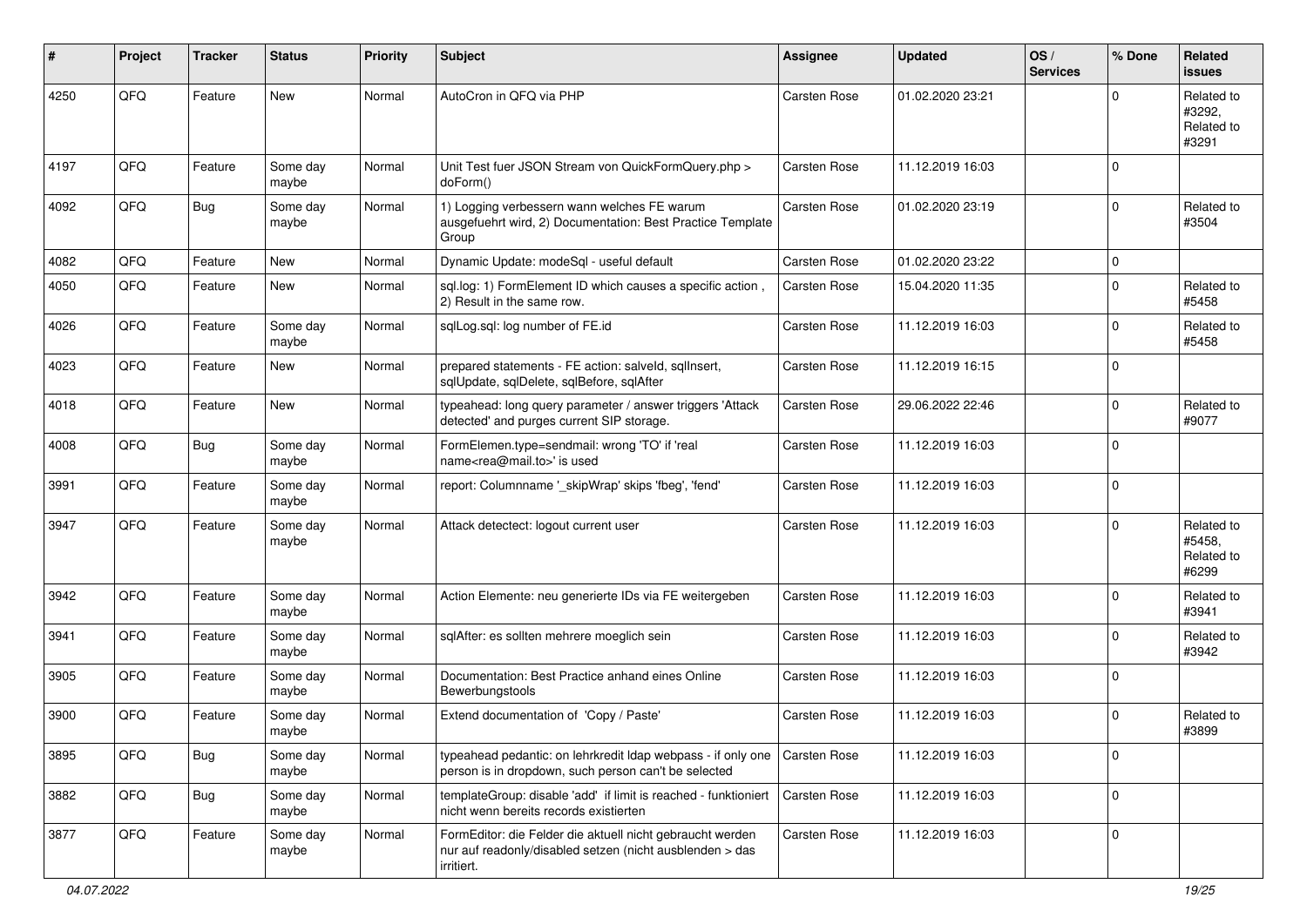| #    | Project | <b>Tracker</b> | <b>Status</b>     | <b>Priority</b> | <b>Subject</b>                                                                                                                               | Assignee     | <b>Updated</b>   | OS/<br><b>Services</b> | % Done      | Related<br><b>issues</b>                    |
|------|---------|----------------|-------------------|-----------------|----------------------------------------------------------------------------------------------------------------------------------------------|--------------|------------------|------------------------|-------------|---------------------------------------------|
| 3867 | QFQ     | Feature        | Priorize          | Normal          | Readonly Formular: Template Groups add/delete<br>ausbeldnen                                                                                  | Carsten Rose | 05.05.2021 22:12 |                        | $\mathbf 0$ |                                             |
| 3811 | QFQ     | Bug            | Some day<br>maybe | Normal          | Dynamic Update: extraButtonInfo - Text aktualisieren                                                                                         | Carsten Rose | 11.12.2019 16:03 |                        | $\mathbf 0$ | Related to<br>#11517                        |
| 3782 | QFQ     | <b>Bug</b>     | Priorize          | Normal          | Bei fehlerhafter Eingabe (z.B. Datum) sollte das erwartete<br>Format angezeigt werden                                                        | Carsten Rose | 01.02.2020 10:13 |                        | $\mathbf 0$ |                                             |
| 3750 | QFQ     | <b>Bug</b>     | Some day<br>maybe | Normal          | FE in a row: if one violates check, all are red                                                                                              | Carsten Rose | 11.12.2019 16:03 |                        | $\mathbf 0$ |                                             |
| 3708 | QFQ     | Feature        | Some day<br>maybe | Normal          | Form: input - 'specialchars', 'none'  gewisse tags<br>erlauben, andere verbieten                                                             | Carsten Rose | 11.12.2019 16:02 |                        | $\mathbf 0$ | Related to<br>#14320                        |
| 3682 | QFQ     | <b>Bug</b>     | Some day<br>maybe | Normal          | Dynamic update: Radio buttons                                                                                                                | Carsten Rose | 11.12.2019 16:02 |                        | $\Omega$    |                                             |
| 3677 | QFQ     | Feature        | Some day<br>maybe | Normal          | wkhtmltopdf: FE User access prohibited, if client IP changes<br>\$TYPO3_CONF_VARS[FE][lockIP]                                                | Carsten Rose | 11.12.2019 16:02 |                        | $\mathbf 0$ |                                             |
| 3666 | QFQ     | Feature        | Some day<br>maybe | Normal          | a) Performance Messung: mysql_real_escape_string() im<br>Vergleich zu str_replace(), b) doppeltes Aufrufen von<br>mysql real escape string() | Carsten Rose | 11.12.2019 16:02 |                        | $\mathbf 0$ |                                             |
| 3588 | QFQ     | <b>Bug</b>     | Some day<br>maybe | Normal          | templateGroup: versteckte Elemente werden weiterhin<br>gespeichert.                                                                          | Carsten Rose | 11.12.2019 16:02 |                        | $\mathbf 0$ |                                             |
| 3547 | QFQ     | <b>Bug</b>     | <b>New</b>        | Normal          | FE of type 'note' causes writing of empty fields.                                                                                            | Carsten Rose | 01.02.2020 23:21 |                        | $\mathbf 0$ |                                             |
| 3504 | QFQ     | Feature        | New               | Normal          | Logging: welche Action FEs werden wann wie ausgefuehrt                                                                                       | Carsten Rose | 01.02.2020 23:21 |                        | $\Omega$    | Related to<br>#5458,<br>Related to<br>#4092 |
| 3458 | QFQ     | Feature        | Some day<br>maybe | Normal          | Display 'Edit Form Element'-Checkbox on form: should<br>depend on FE Group                                                                   | Carsten Rose | 11.12.2019 16:02 |                        | $\Omega$    | Related to<br>#3447                         |
| 3457 | QFQ     | Feature        | Some day<br>maybe | Normal          | LDAP: concat multi values to one single entry                                                                                                | Carsten Rose | 11.12.2019 16:02 |                        | $\mathbf 0$ |                                             |
| 3432 | QFQ     | Feature        | <b>New</b>        | Normal          | subrecord: dynamicUpdate                                                                                                                     | Carsten Rose | 11.06.2020 21:10 |                        | $\mathbf 0$ | Related to<br>#5691                         |
| 3385 | QFQ     | Feature        | Some day<br>maybe | Normal          | templateGroup: insert/update/delete non primary records                                                                                      | Carsten Rose | 11.12.2019 16:02 |                        | $\mathbf 0$ |                                             |
| 3350 | QFQ     | Feature        | Some day<br>maybe | Normal          | FormEditor: Hilfetext hinter 'checktype'                                                                                                     | Carsten Rose | 11.12.2019 16:02 |                        | $\mathbf 0$ |                                             |
| 3349 | QFQ     | <b>Bug</b>     | Some day<br>maybe | Normal          | config.qfq.ini: a) vertraegt keine '=' im Value (z.B. Passwort),<br>b) Values sollten in ticks einschliessbar sein (spaces, )                | Carsten Rose | 11.12.2019 16:02 |                        | $\mathbf 0$ |                                             |
| 3332 | QFQ     | Feature        | Some day<br>maybe | Normal          | Uploads: Thumbnails, Details zum hochgeladenen File                                                                                          | Carsten Rose | 11.12.2019 16:02 |                        | $\mathbf 0$ | Related to<br>#3264,<br>Related to<br>#5333 |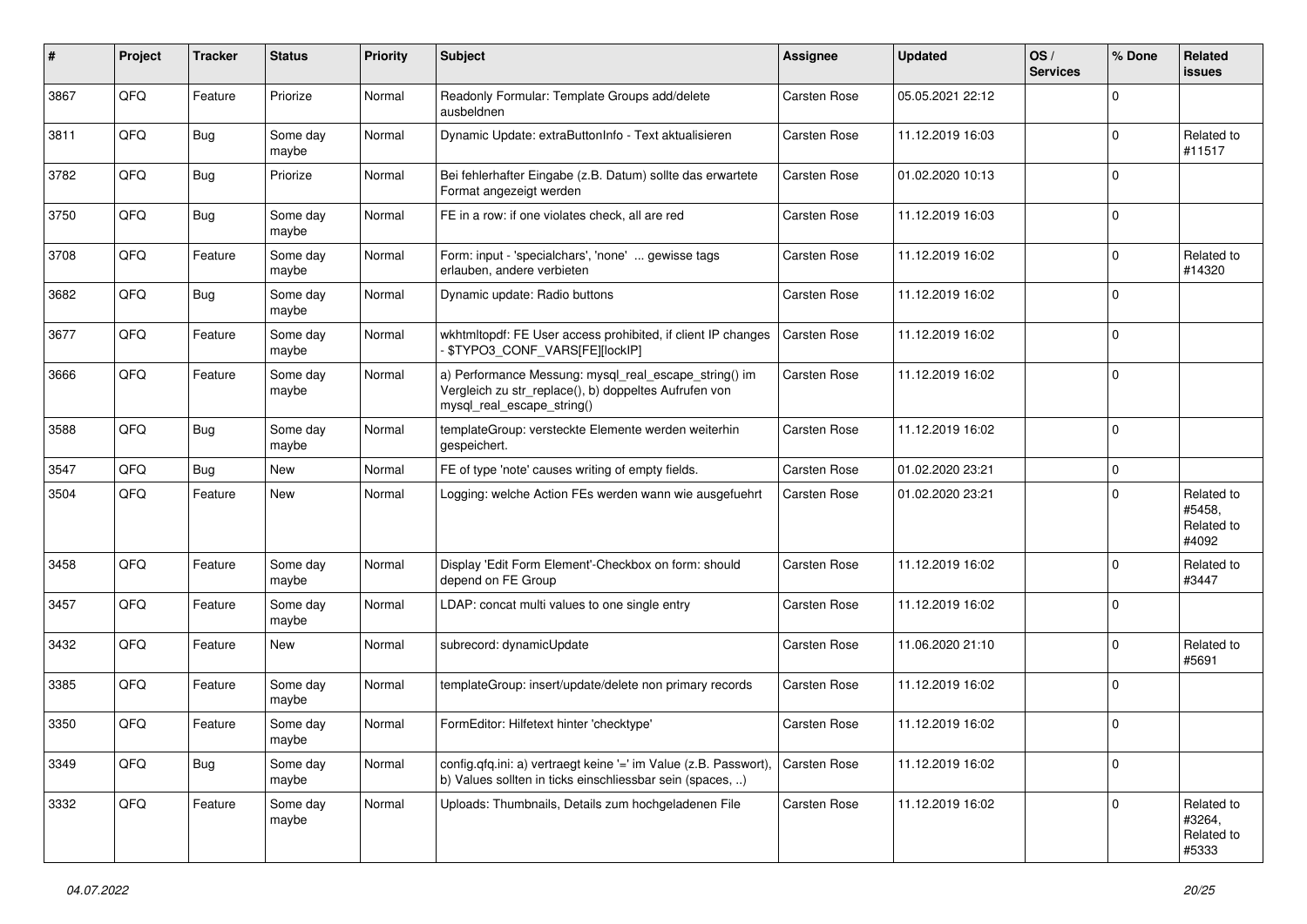| #     | Project | <b>Tracker</b> | <b>Status</b>     | <b>Priority</b> | <b>Subject</b>                                                                                                     | Assignee      | <b>Updated</b>   | OS/<br><b>Services</b> | % Done      | Related<br><b>issues</b>                    |
|-------|---------|----------------|-------------------|-----------------|--------------------------------------------------------------------------------------------------------------------|---------------|------------------|------------------------|-------------|---------------------------------------------|
| 3331  | QFQ     | Feature        | Some day<br>maybe | Normal          | Default Tooltip fuer _page? Links: mit Form und Record ID                                                          | Carsten Rose  | 11.12.2019 16:02 |                        | $\mathbf 0$ |                                             |
| 3291  | QFQ     | Feature        | Some day<br>maybe | Normal          | AutoCron websiteToken                                                                                              | Carsten Rose  | 11.12.2019 16:02 |                        | $\mathbf 0$ | Related to<br>#4250                         |
| 3285  | QFQ     | Feature        | Some day<br>maybe | Normal          | Zeichenlimit pro Feld: textarea / editor                                                                           | Carsten Rose  | 11.12.2019 16:02 |                        | 0           |                                             |
| 3267  | QFQ     | Feature        | Some day<br>maybe | Normal          | 2 Forms auf einer Seite: real + Read only                                                                          | Carsten Rose  | 11.12.2019 16:03 |                        | $\mathbf 0$ |                                             |
| 3216  | QFQ     | Feature        | Some day<br>maybe | Normal          | dynamic update für checkbox label2                                                                                 | Carsten Rose  | 11.12.2019 16:03 |                        | $\mathbf 0$ | Related to<br>#2081                         |
| 3130  | QFQ     | Bug            | Some day<br>maybe | Normal          | Debug Info's nicht korrekt nach 'New > Save'.                                                                      | Carsten Rose  | 11.12.2019 16:03 |                        | $\mathbf 0$ | Related to<br>#3253                         |
| 2995  | QFQ     | Feature        | Some day<br>maybe | Normal          | Dropdown JQuery Plugin: 'chosen' - Moeglichkeit um Select<br>Listen mehr Funktion zu geben. Kein Bootstrap noetig. | Carsten Rose  | 11.12.2019 16:03 |                        | $\mathbf 0$ |                                             |
| 2643  | QFQ     | <b>Bug</b>     | Some day<br>maybe | Normal          | Zend / PHP Webinars anschauen                                                                                      | Carsten Rose  | 01.02.2020 15:56 |                        | $\mathbf 0$ |                                             |
| 2361  | QFQ     | Feature        | New               | Normal          | Logging wer/wann/wo welches Formular aufgerufen hat                                                                | Carsten Rose  | 11.12.2019 16:15 |                        | $\mathbf 0$ | Related to<br>#4432,<br>Related to<br>#7480 |
| 2084  | QFQ     | Feature        | Some day<br>maybe | Normal          | Mailto mit encryption: Subrecord                                                                                   | Carsten Rose  | 11.12.2019 16:03 |                        | $\mathbf 0$ | Related to<br>#2082                         |
| 1946  | QFQ     | Feature        | Some day<br>maybe | Normal          | Kontrolle ob der ReadOnly Modus bei den<br>Formularelementen korrekt implementiert ist                             | Carsten Rose  | 11.12.2019 16:03 |                        | $\mathbf 0$ |                                             |
| 1635  | QFQ     | Feature        | Some day<br>maybe | Normal          | QFQ Extension content record: weitere Optionen<br>einblenden.                                                      | Carsten Rose  | 11.12.2019 16:03 |                        | $\mathbf 0$ |                                             |
| 7456  | QFQ     | <b>Bug</b>     | Some day<br>maybe | Low             | Todos in Code: solve or make ticket                                                                                | Carsten Rose  | 16.09.2021 15:10 |                        | $\mathbf 0$ |                                             |
| 3537  | QFQ     | Feature        | Some day<br>maybe | Low             | SHOW COLUMNS FROM tableName - Extend '{{'<br>definition                                                            | Carsten Rose  | 11.12.2019 16:02 |                        | $\mathbf 0$ |                                             |
| 3273  | QFQ     | Feature        | Some day<br>maybe | Low             | Dirty Flag in Form                                                                                                 | Carsten Rose  | 11.12.2019 16:02 |                        | $\mathbf 0$ |                                             |
| 8522  | QFQ     | Feature        | Some day<br>maybe | Normal          | build QFQ - npm warnings                                                                                           | Benjamin Baer | 01.02.2020 23:19 |                        | 50          |                                             |
| 2665  | QFQ     | <b>Bug</b>     | Priorize          | Normal          | Dynamic Update funktioniert nicht, wenn beim<br>entsprechenden FormElement eine size angegeben ist.                | Benjamin Baer | 03.01.2022 08:12 |                        | 30          |                                             |
| 11237 | QFQ     | Bug            | New               | High            | Radiobutton / parameter.buttonClass= btn-default - kein dirty   Benjamin Baer<br>Trigger                           |               | 03.05.2021 21:12 |                        | $\mathbf 0$ | Related to<br>#10766                        |
| 11057 | QFQ     | <b>Bug</b>     | New               | High            | Checkboxes ohne span.checkmark im Report werden<br>ausgeblendet                                                    | Benjamin Baer | 03.05.2021 21:12 |                        | $\pmb{0}$   | Related to<br>#11039                        |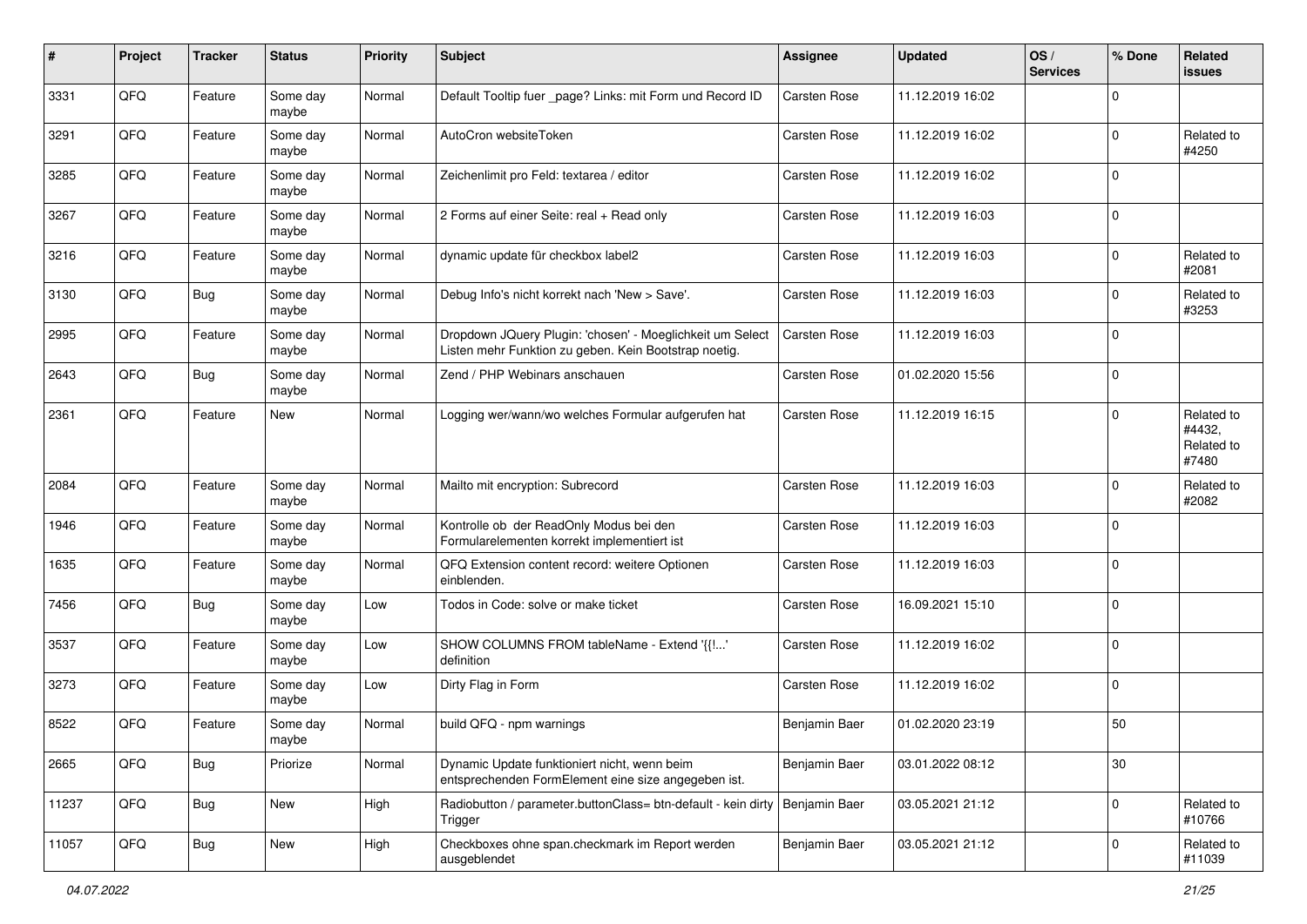| #     | Project | <b>Tracker</b> | <b>Status</b>     | <b>Priority</b> | <b>Subject</b>                                                                     | <b>Assignee</b> | <b>Updated</b>   | OS/<br><b>Services</b> | % Done      | Related<br>issues                                                      |
|-------|---------|----------------|-------------------|-----------------|------------------------------------------------------------------------------------|-----------------|------------------|------------------------|-------------|------------------------------------------------------------------------|
| 9548  | QFQ     | Feature        | Feedback          | High            | FormElement: Pattern mismatch - optional report only on<br>focus lost              | Benjamin Baer   | 03.05.2021 21:14 |                        | $\Omega$    |                                                                        |
| 7602  | QFQ     | Feature        | ToDo              | High            | Multi Select: with checkboxes                                                      | Benjamin Baer   | 22.03.2022 09:07 |                        | 0           |                                                                        |
| 13647 | QFQ     | <b>Bug</b>     | New               | Normal          | Autofocus funktioniert nicht auf Chrome                                            | Benjamin Baer   | 19.03.2022 17:44 |                        | $\mathbf 0$ |                                                                        |
| 13528 | QFQ     | <b>Bug</b>     | New               | Normal          | gfg.io > releases: es wird kein neues Release angelegt                             | Benjamin Baer   | 19.03.2022 17:46 |                        | $\mathbf 0$ |                                                                        |
| 12556 | QFQ     | Feature        | New               | Normal          | Pills Title: colored = static or dynamic on allrequiredgiven                       | Benjamin Baer   | 19.03.2022 17:49 |                        | $\mathbf 0$ |                                                                        |
| 12490 | QFQ     | Feature        | New               | Normal          | Loading Plugins in QFQ - see what tinymce does. (lazy<br>loading)                  | Benjamin Baer   | 08.06.2022 10:37 |                        | $\mathbf 0$ | Related to<br>#12611,<br>Related to<br>#10013,<br>Related to<br>#7732  |
| 12476 | QFQ     | Feature        | New               | Normal          | clearMe: a) should trigger 'dirty', b) sticky on textarea resize                   | Benjamin Baer   | 04.01.2022 08:40 |                        | $\mathbf 0$ | Related to<br>#9528                                                    |
| 10003 | QFQ     | Feature        | Priorize          | Normal          | fieldset: stronger visualize group                                                 | Benjamin Baer   | 12.02.2020 08:13 |                        | $\mathbf 0$ |                                                                        |
| 9898  | QFQ     | Bug            | Feedback          | Normal          | Formular trotz Timeout gespeichert                                                 | Benjamin Baer   | 01.02.2020 15:56 |                        | $\pmb{0}$   |                                                                        |
| 9535  | QFQ     | <b>Bug</b>     | Feedback          | Normal          | Report:  AS '_vertical' - column to wide - vertical >> rot45,<br>rot <sub>90</sub> | Benjamin Baer   | 01.02.2020 15:56 |                        | $\mathbf 0$ |                                                                        |
| 9135  | QFQ     | Feature        | Priorize          | Normal          | Progress Bar generic / replace old hourglass download<br>popup                     | Benjamin Baer   | 03.01.2022 07:43 |                        | $\Omega$    |                                                                        |
| 9130  | QFQ     | Feature        | Some day<br>maybe | Normal          | tablesorter: Automatic Row numbering / Zeilenummer                                 | Benjamin Baer   | 01.02.2020 23:22 |                        | $\mathbf 0$ |                                                                        |
| 7965  | QFQ     | Feature        | Priorize          | Normal          | Input type 'text' with visual format - currency                                    | Benjamin Baer   | 03.01.2022 07:45 |                        | $\mathbf 0$ |                                                                        |
| 7732  | QFQ     | Feature        | Some day<br>maybe | Normal          | Javascript: Lazy Loading der add on libs                                           | Benjamin Baer   | 08.06.2022 10:38 |                        | $\Omega$    | Related to<br>#12611,<br>Related to<br>#12490,<br>Related to<br>#10013 |
| 7730  | QFQ     | Feature        | Priorize          | Normal          | SELECT Box: title in between                                                       | Benjamin Baer   | 01.02.2020 23:22 |                        | 0           |                                                                        |
| 6972  | QFQ     | Feature        | Some day<br>maybe | Normal          | Fabric Clipboard / cross browser tab                                               | Benjamin Baer   | 01.02.2020 23:21 |                        | $\mathbf 0$ |                                                                        |
| 6970  | QFQ     | Feature        | Some day<br>maybe | Normal          | tablesorter: default fuer 'sortReset' aendern von 'Ctrl' zu 'Alt'                  | Benjamin Baer   | 01.02.2020 23:21 |                        | $\mathbf 0$ |                                                                        |
| 6870  | QFQ     | Feature        | Priorize          | Normal          | Click on '_link' triggers an API call                                              | Benjamin Baer   | 03.01.2022 08:25 |                        | $\mathbf 0$ |                                                                        |
| 6801  | QFQ     | Feature        | Priorize          | Normal          | Fabric: Maximize / FullIscreen                                                     | Benjamin Baer   | 21.03.2022 09:56 |                        | $\mathbf 0$ |                                                                        |
| 6566  | QFQ     | <b>Bug</b>     | Priorize          | Normal          | Link Function 'delete': provided parameter missing on page<br>reload               | Benjamin Baer   | 03.01.2022 08:08 |                        | $\mathbf 0$ |                                                                        |
| 6224  | QFG     | Feature        | Priorize          | Normal          | Dynamic update: fade in/out fields                                                 | Benjamin Baer   | 21.03.2022 09:50 |                        | 0           |                                                                        |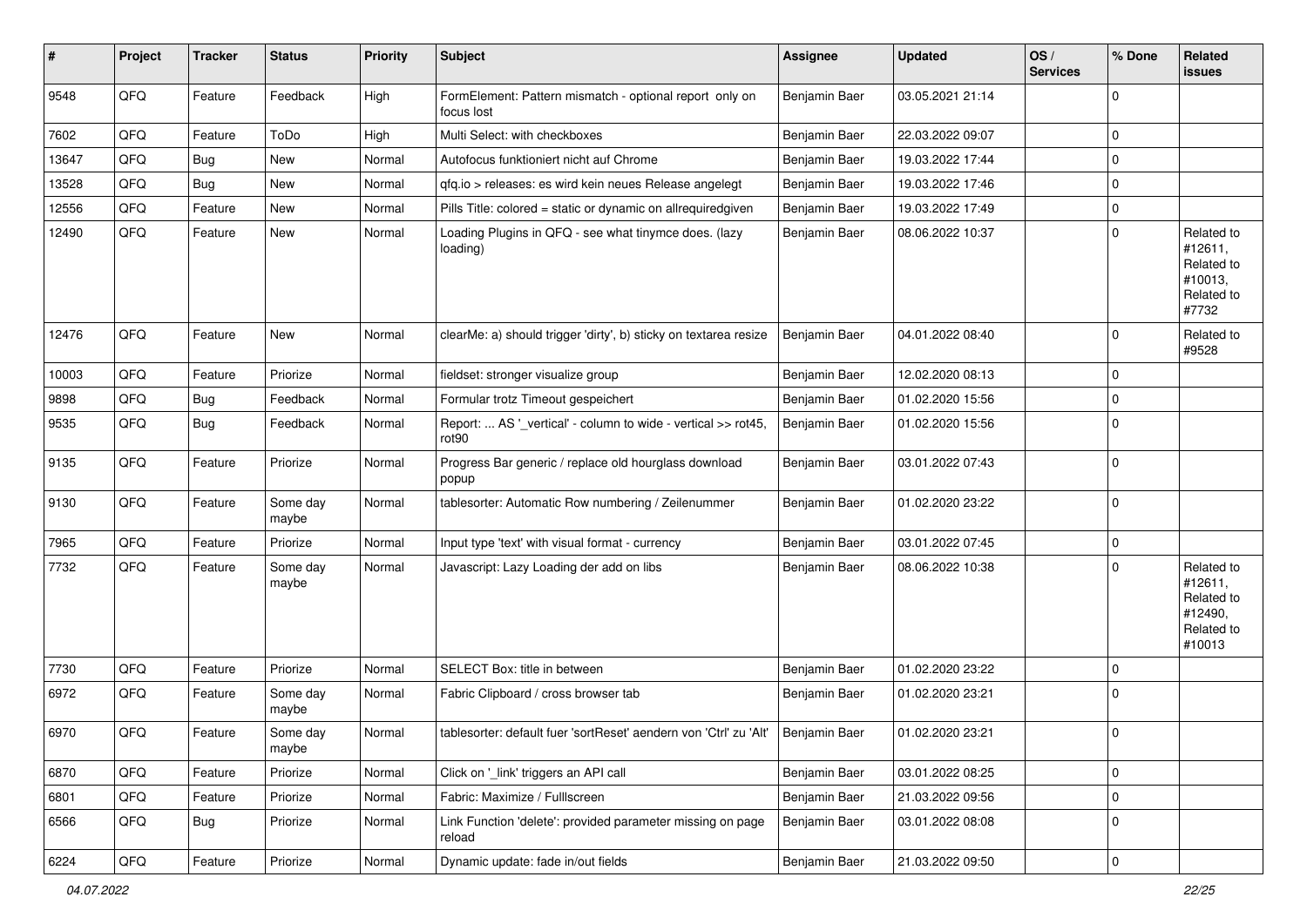| $\vert$ # | Project | <b>Tracker</b> | <b>Status</b>     | <b>Priority</b> | <b>Subject</b>                                                                                                                                           | <b>Assignee</b> | <b>Updated</b>   | OS/<br><b>Services</b> | % Done      | Related<br><b>issues</b>                    |
|-----------|---------|----------------|-------------------|-----------------|----------------------------------------------------------------------------------------------------------------------------------------------------------|-----------------|------------------|------------------------|-------------|---------------------------------------------|
| 6140      | QFQ     | Bug            | Priorize          | Normal          | QFQ DnD Sort: Locked fields                                                                                                                              | Benjamin Baer   | 21.03.2022 09:56 |                        | $\mathbf 0$ |                                             |
| 5562      | QFQ     | Feature        | Priorize          | Normal          | Drag'n'Drop fuer Uploads                                                                                                                                 | Benjamin Baer   | 21.03.2022 09:52 |                        | $\Omega$    | Related to<br>#9706                         |
| 5389      | QFQ     | Feature        | Some day<br>maybe | Normal          | QFQ Design: Multline label / note                                                                                                                        | Benjamin Baer   | 01.02.2020 23:19 |                        | $\Omega$    |                                             |
| 5366      | QFQ     | Feature        | Priorize          | Normal          | Saving with keyboard shortcuts                                                                                                                           | Benjamin Baer   | 21.03.2022 09:47 |                        | $\mathbf 0$ |                                             |
| 5024      | QFQ     | Feature        | Some day<br>maybe | Normal          | Fabric: Generate PDF with edits                                                                                                                          | Benjamin Baer   | 01.02.2020 23:20 |                        | $\Omega$    | Related to<br>#10704                        |
| 4457      | QFQ     | Bug            | Priorize          | Normal          | typeahead: pressing return to select an item, saves the form<br>and closes the form.                                                                     | Benjamin Baer   | 03.01.2022 08:01 |                        | $\mathbf 0$ | Related to<br>#4398                         |
| 4454      | QFQ     | <b>Bug</b>     | Some day<br>maybe | Normal          | Required Elements: multiple elements in a row - whole row<br>marked if only one input is empty.                                                          | Benjamin Baer   | 01.02.2020 23:20 |                        | $\Omega$    |                                             |
| 4420      | QFQ     | Feature        | Some day<br>maybe | Normal          | Client: Local Storage - store the changes of a form, local in<br>the browser.                                                                            | Benjamin Baer   | 11.12.2019 16:02 |                        | $\Omega$    |                                             |
| 4398      | QFQ     | Bug            | Some day<br>maybe | Normal          | Typeahead: mouse click in a prefilled input opens a single<br>item dropdown with the current value - click on it seems to<br>set the value, not the key. | Benjamin Baer   | 01.02.2020 23:20 |                        | $\Omega$    | Related to<br>#4457                         |
| 3692      | QFQ     | Feature        | Some day<br>maybe | Normal          | QFQ Webseite                                                                                                                                             | Benjamin Baer   | 11.12.2019 16:02 |                        | $\Omega$    | Related to<br>#5033                         |
| 3415      | QFQ     | Feature        | Some day<br>maybe | Normal          | FE Login Box Templatefile                                                                                                                                | Benjamin Baer   | 11.12.2019 16:02 |                        | $\mathbf 0$ |                                             |
| 2063      | QFQ     | <b>Bug</b>     | Some day<br>maybe | Normal          | Pills auf 'inaktiv' setzen falls keine Element auf dem Pill<br>sichtbar sind.                                                                            | Benjamin Baer   | 11.12.2019 16:03 |                        | $\Omega$    | Related to<br>#3752                         |
| 14185     | QFQ     | Feature        | <b>New</b>        | Normal          | External/Autocron.php - better suitable directory                                                                                                        | Support: System | 28.05.2022 11:03 |                        | $\mathbf 0$ |                                             |
| 1623      | QFQ     | Feature        | Some day<br>maybe | Normal          | RealURL                                                                                                                                                  |                 | 11.12.2019 16:03 |                        | 30          |                                             |
| 11850     | QFQ     | Feature        | <b>New</b>        | Urgent          | Wizard Form: basierend auf einer Tabelle eine Form<br>anlegen.                                                                                           |                 | 03.05.2021 21:12 |                        | $\Omega$    | Blocked by<br>#8082                         |
| 880       | QFQ     | Feature        | Some day<br>maybe | Urgent          | Security: PHP, SQL Injection, XSS                                                                                                                        |                 | 03.05.2021 21:14 |                        | $\mathbf 0$ | Related to<br>#14320                        |
| 10766     | QFQ     | Bug            | New               | High            | Radiobutton / parameter.buttonClass=btn-default: dynamic<br>update                                                                                       |                 | 03.05.2021 21:12 |                        | $\Omega$    | Related to<br>#11237                        |
| 10114     | QFQ     | Feature        | <b>New</b>        | High            | Symbol (Link): 'G:' (Glyphicon) replaced by 'i:' (icon)                                                                                                  |                 | 07.12.2021 17:19 |                        | $\Omega$    | Related to<br>#3797,<br>Related to<br>#4194 |
| 12156     | QFQ     | Feature        | <b>New</b>        | Normal          | Form: Optional disable 'leave page'                                                                                                                      |                 | 03.05.2021 20:45 |                        | $\mathbf 0$ |                                             |
| 12135     | QFQ     | Feature        | <b>New</b>        | Normal          | Subrecord: Notiz                                                                                                                                         |                 | 24.04.2021 16:58 |                        | $\Omega$    |                                             |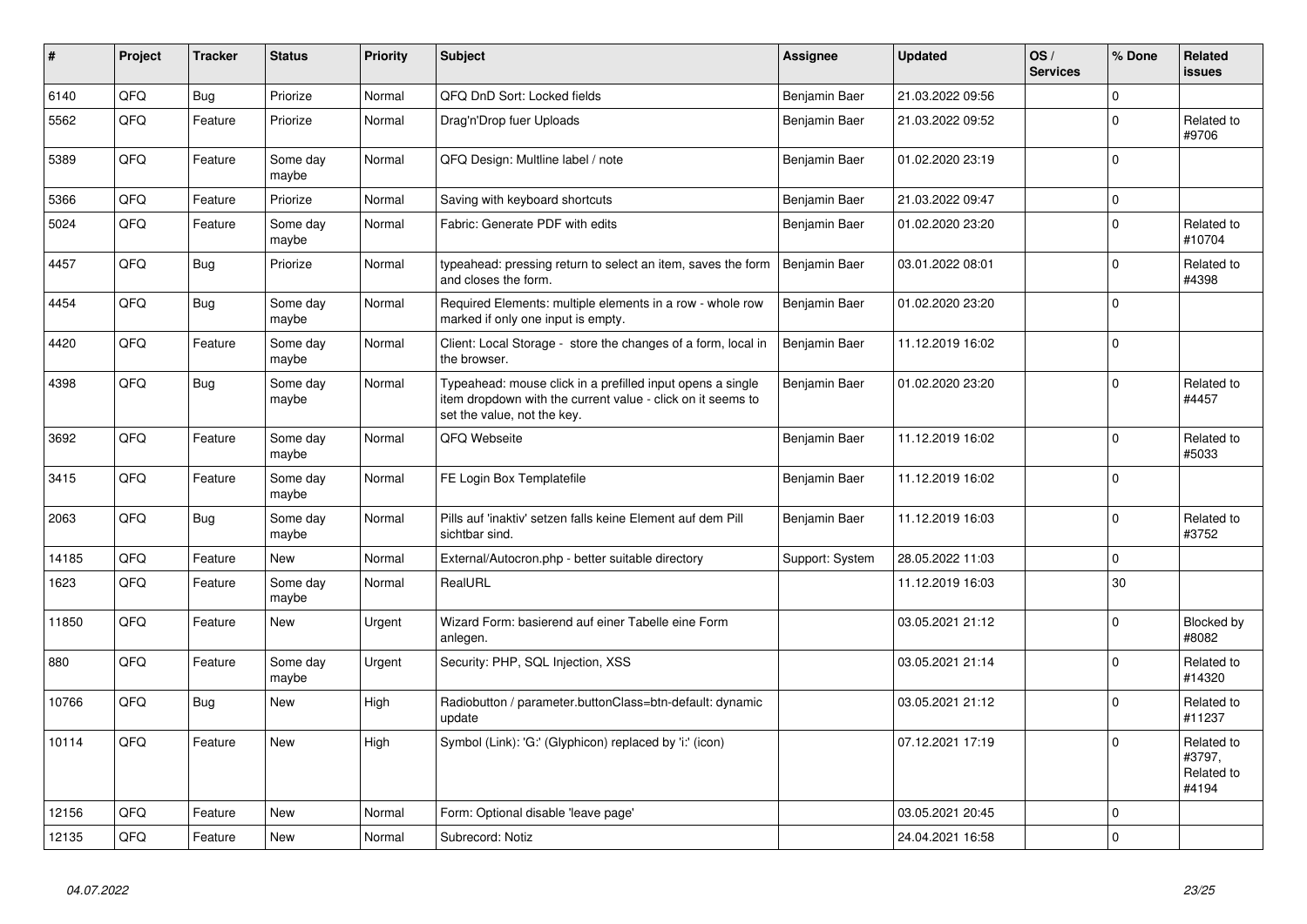| #     | Project | <b>Tracker</b> | <b>Status</b>     | <b>Priority</b> | <b>Subject</b>                                                                       | <b>Assignee</b> | <b>Updated</b>   | OS/<br><b>Services</b> | % Done      | Related<br><b>issues</b> |
|-------|---------|----------------|-------------------|-----------------|--------------------------------------------------------------------------------------|-----------------|------------------|------------------------|-------------|--------------------------|
| 12039 | QFQ     | Feature        | <b>New</b>        | Normal          | Missing htmlSpecialChar() in pre processing on form submit                           |                 | 18.02.2021 00:09 |                        | $\mathbf 0$ | Related to<br>#14320     |
| 12038 | QFQ     | Feature        | New               | Normal          | a) STORE_VAR: filenameOnlyStripUniq, b) SP:<br>QSTRIPUNIQ()                          |                 | 17.02.2021 23:55 |                        | $\mathbf 0$ |                          |
| 11716 | QFQ     | Feature        | New               | Normal          | Form an beliebiger Stelle im Report anzeigen                                         |                 | 09.12.2020 09:47 |                        | $\mathbf 0$ |                          |
| 11715 | QFQ     | <b>Bug</b>     | <b>New</b>        | Normal          | acceptZeroAsRequired and requiredOffButMark do not<br>coincide                       |                 | 08.12.2020 12:13 |                        | $\mathbf 0$ |                          |
| 11535 | QFQ     | Feature        | <b>New</b>        | Normal          | Ability to create SQL columns in frontend QFQ forms                                  |                 | 17.11.2020 12:11 |                        | $\mathbf 0$ |                          |
| 11534 | QFQ     | Feature        | New               | Normal          | Report: Action on selected rows - Table batchprocessing<br>feature                   |                 | 18.11.2020 08:15 |                        | $\mathbf 0$ |                          |
| 11522 | QFQ     | Bug            | New               | Normal          | Aus/Einblenden von Reitern                                                           |                 | 13.11.2020 14:58 |                        | $\mathbf 0$ |                          |
| 10890 | QFQ     | <b>Bug</b>     | <b>New</b>        | Normal          | AutoCron hangs                                                                       |                 | 20.07.2020 13:56 |                        | $\mathbf 0$ |                          |
| 10874 | QFQ     | Feature        | New               | Normal          | Erstellen eines Foreign Keys in der Tabelle "FormElement"                            |                 | 13.07.2020 10:11 |                        | $\mathbf 0$ |                          |
| 10763 | QFQ     | Feature        | <b>New</b>        | Normal          | form accessed and submitted despite logout?                                          |                 | 16.06.2020 11:43 |                        | $\mathbf 0$ |                          |
| 10759 | QFQ     | <b>Bug</b>     | New               | Normal          | emptyMeansNull - Feld falsch aktualisiert                                            |                 | 12.11.2020 23:45 |                        | $\pmb{0}$   |                          |
| 10738 | QFQ     | Feature        | Some day<br>maybe | Normal          | CORS headers for external API requests                                               |                 | 10.06.2020 14:00 |                        | $\mathbf 0$ |                          |
| 10384 | QFQ     | Feature        | <b>New</b>        | Normal          | Parameter Exchange QFQ Instances                                                     |                 | 07.05.2020 09:38 |                        | $\mathbf 0$ |                          |
| 10345 | QFQ     | Feature        | <b>New</b>        | Normal          | Templates - Patterns QFQ Style                                                       |                 | 03.05.2021 21:01 |                        | $\mathbf 0$ | Related to<br>#10713     |
| 10324 | QFQ     | Bug            | New               | Normal          | Excel Export mit Template funktioniert nur, wenn Template<br>vor uid kommt           |                 | 30.03.2020 11:20 |                        | $\mathbf 0$ | Related to<br>#10257     |
| 9855  | QFQ     | Bug            | New               | Normal          | <b>Required Check</b>                                                                |                 | 01.02.2020 15:56 |                        | $\mathbf 0$ |                          |
| 9853  | QFQ     | Feature        | New               | Normal          | Check das SQL / QFQ / Mail Logfile geschrieben wird                                  |                 | 09.01.2020 11:15 |                        | $\mathbf 0$ |                          |
| 9126  | QFQ     | <b>Bug</b>     | Some day<br>maybe | Normal          | hidden Form elements are present in page source                                      |                 | 02.01.2021 18:41 |                        | $\mathbf 0$ |                          |
| 9024  | QFQ     | Bug            | Some day<br>maybe | Normal          | QFQ Einarbeitung                                                                     |                 | 01.02.2020 15:56 |                        | $\mathbf 0$ |                          |
| 9020  | QFQ     | <b>Bug</b>     | Some day<br>maybe | Normal          | radio mit buttonClass und dynamicUpdate lassen sich nicht<br>kombinieren             |                 | 11.12.2019 16:01 |                        | $\mathbf 0$ |                          |
| 8056  | QFQ     | Feature        | Some day<br>maybe | Normal          | Termin Organisation (Reservation)                                                    |                 | 01.02.2020 23:19 |                        | $\mathbf 0$ | Related to<br>#8658      |
| 7921  | QFQ     | Feature        | Some day<br>maybe | Normal          | Rest API Export: URL kuerzer machen                                                  |                 | 01.02.2020 23:19 |                        | $\mathbf 0$ |                          |
| 7402  | QFQ     | Bug            | Some day<br>maybe | Normal          | thumbnail cache: outdated picture when permission denied<br>and permission resolved. |                 | 01.02.2020 23:20 |                        | $\mathbf 0$ |                          |